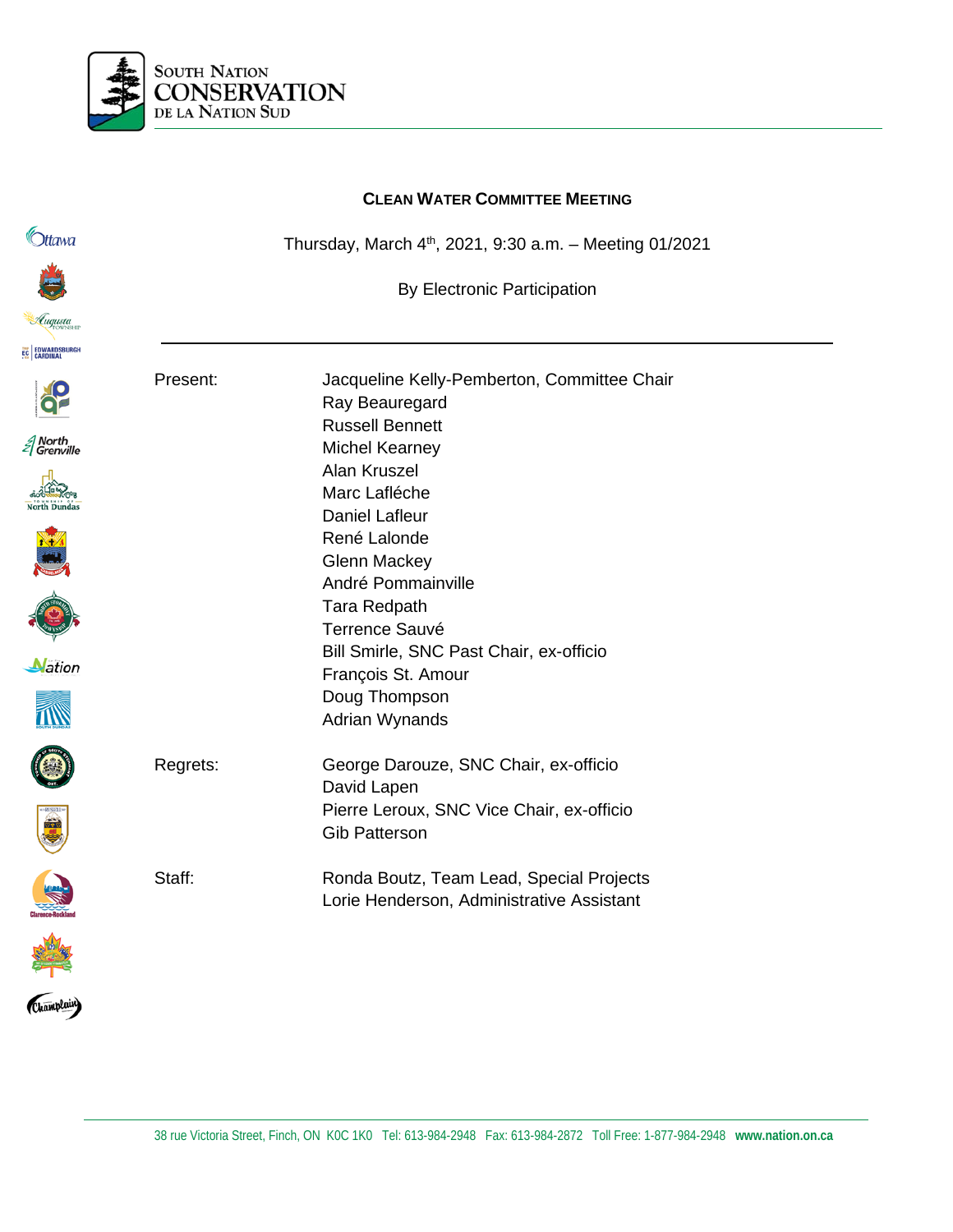

## **CHAIR'S REMARKS**

Jacqueline Kelly-Pemberton, Committee Chair, convened the Clean Water Committee meeting of Thursday, March 4<sup>th</sup>, 2021 at 9:30a.m. and welcomed everyone. Jacqueline welcomed new Committee member Daniel Lafleur who is replacing Norman Riopel.

## **APPROVAL OF CLEAN WATER COMMITTEE AGENDA**

| RESOLUTION NO. CWC-001/21 | Moved by:<br>Seconded by:        | Doug Thompson<br><b>Glenn Mackey</b>                                                                                                                                                                               |
|---------------------------|----------------------------------|--------------------------------------------------------------------------------------------------------------------------------------------------------------------------------------------------------------------|
| <b>RESOLVED THAT:</b>     | amended:<br>November 30th, 2020. | The Members approve the Clean Water<br>Committee agenda of March 4th, 2021 as<br>Agenda item #6, Approval of Clean Water<br>Committee virtual meeting minutes of<br>November 25 <sup>th</sup> , 2020 be changed to |

CARRIED

## **DECLARATION OF CONFLICT OF INTEREST**

There were no Declarations of Conflict of Interest.

### **SNC PROJECT UPDATE - POWERPOINT PRESENTATION**

Staff presented Clean Water Program and Project updates.

### **ROUNDTABLE DISCUSSION**

### **COMMUNITY ENGAGEMENT ACTIVITIES**

- Tara Redpath advised the members that she sits on the "Rain Ready Ottawa" Technical Advisory Committee" and that the TAC members are interested in how the Ottawa Rural Clean Water Grant Program functions; she has shared the grant program information with them.
- Glenn Mackey advised the members that there is a request for approximately 230,000 trees to be planted in 2021 through SNC's Tree Planting Program.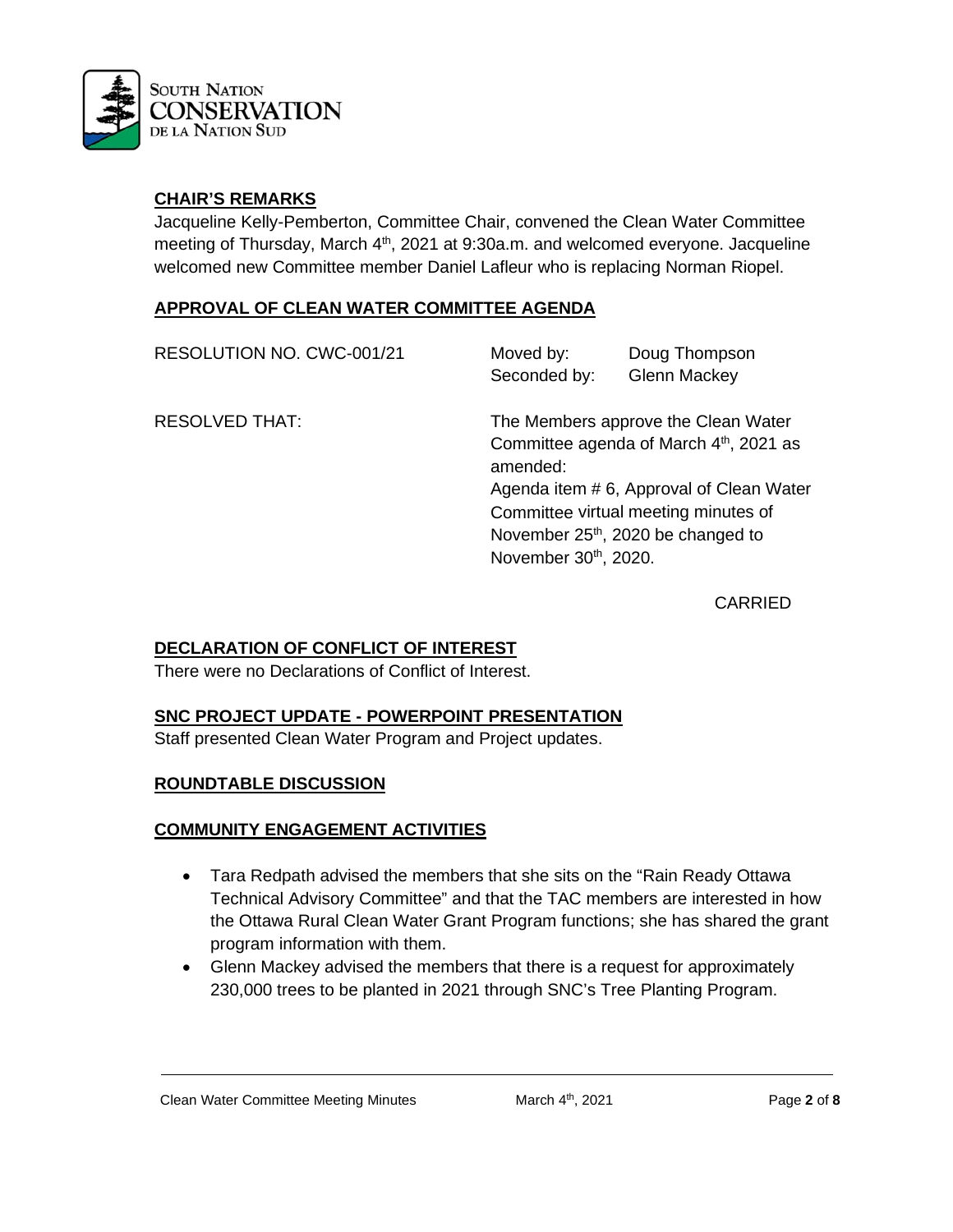

**Committee Chair, Jacqueline Kelly-Pemberton left the meeting at 9:40 a.m. Ray Beauregard stepped in as Acting Chair.** 

## **APPROVAL OF: CLEAN WATER COMMITTEE VIRTUAL MEETING MINUTES OF NOVEMBER 30th, 2020**

| RESOLUTION NO. CWC-002/21 | Moved by:<br>Seconded by:             | Alan Kruszel<br><b>Russell Bennett</b>                                               |
|---------------------------|---------------------------------------|--------------------------------------------------------------------------------------|
| <b>RESOLVED THAT:</b>     | 30 <sup>th</sup> , 2020 as submitted. | The Members approve the Clean Water<br>Committee virtual meeting minutes of November |

CARRIED

## **NEW BUSINESS**

## **REQUEST FOR APPROVAL: ELECTION OF COMMITTEE CHAIR**

| RESOLUTION NO. CWC-003/21 | Moved by:<br>Seconded by: | <b>Bill Smirle</b><br>François St. Amour                                                                                                  |
|---------------------------|---------------------------|-------------------------------------------------------------------------------------------------------------------------------------------|
| <b>RESOLVED THAT:</b>     | Committee Chair; and      | The Clean Water Committee appoint Ronda<br>Boutz, Team Lead, Special Projects as the Acting                                               |
| <b>FURTHER THAT:</b>      |                           | SNC Administrative By-law 15.3: 'All elections'<br>shall be in accordance with the Procedures for<br>Election of Officers' be adhered to. |

### CARRIED

Ronda Boutz, Election Chair, declared the Clean Water Committee Chair position vacant.

# **ELECTION OF COMMITTEE CHAIR**

Call for nominations three times for election of Chair (no seconder required)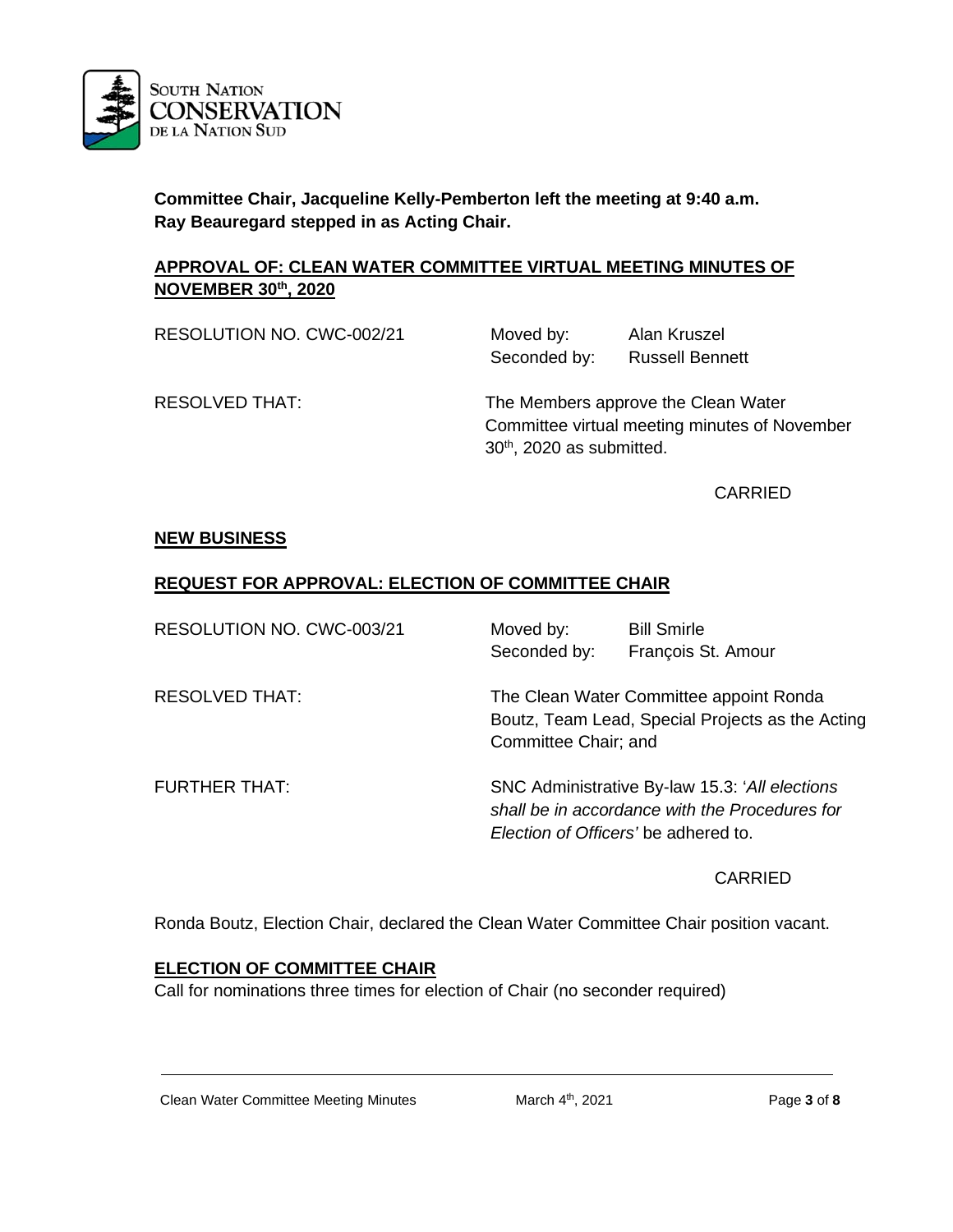

**First Call for Nominations:** 

Moved by: Bill Smirle **Moved by:** Bill Smirle **Jacqueline Kelly-Pemberton be nominated for** Chair, Clean Water Committee.

### **Second Call for Nominations: None**

**Jacqueline Kelly-Pemberton rejoined the meeting 9:45 a.m. and agreed to let her name stand for position of Committee Chair.** 

**Third Call for Nominations: None**

**Hearing none,** nominations closed for the position of Chair, Clean Water Committee.

#### **Approval of the following Motion**:

| RESOLUTION NO. CWC-004/21 | Moved by:<br>Seconded by: | Ray Beauregard<br>Doug Thompson                                                                                                                                       |
|---------------------------|---------------------------|-----------------------------------------------------------------------------------------------------------------------------------------------------------------------|
| <b>RESOLVED THAT:</b>     |                           | For the year 2021, and until the Joint<br>Standing Committee meeting of 2022, that<br>Jacqueline Kelly-Pemberton be elected as<br>Chair of the Clean Water Committee. |

#### CARRIED

### **REQUEST FOR APPROVAL: 2021 COMMITTEE MEMBERSHIP**

Ronda Boutz, Team Lead, Special Projects advised the Committee that Jack Hoogenboom and Lawrence Levere have resigned from the Clean Water Committee. The Committee would like thank Jack and Lawrence for their years of service.

| RESOLUTION NO. CWC-005/21 | Moved by:<br>Seconded by: | Andre Pommainville<br><b>Glenn Mackey</b>                                                                                                                                                           |
|---------------------------|---------------------------|-----------------------------------------------------------------------------------------------------------------------------------------------------------------------------------------------------|
| RESOLVED THAT:            | 2021; and                 | The Clean Water Committee recommends to the<br>Board of Directors to add 3 additional members to<br>the Committee to bring total membership (not<br>including ex-officio members) to 18 members for |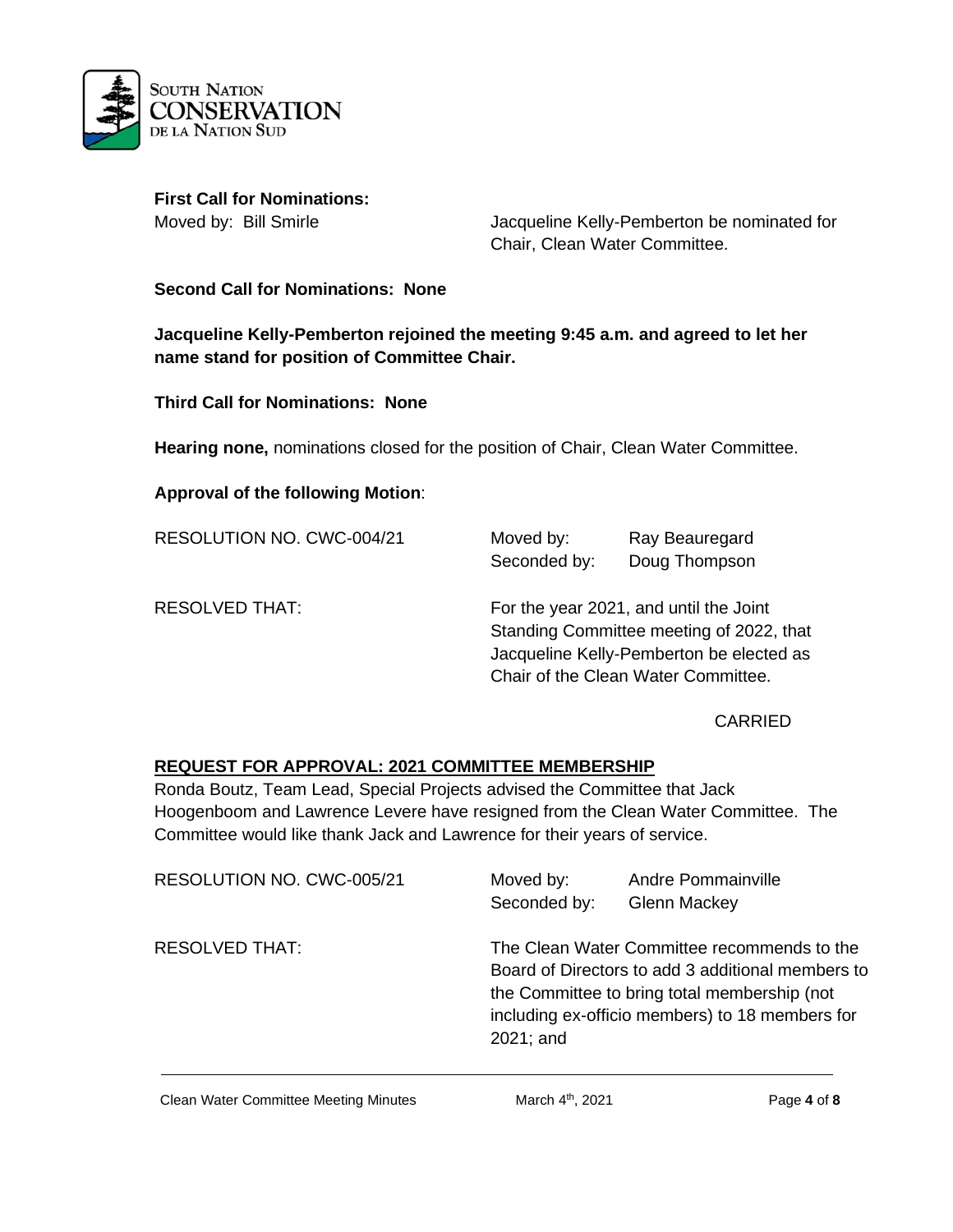

FURHTER THAT: The Clean Water Committee recommends the following Clean Water Committee membership to the Board of Directors for 2021:

- Jacqueline Kelly-Pemberton, Committee Chair
- Ray Beauregard
- Russell Bennett
- Michel Kearney
- Alan Kruszel
- Daniel Lafleur
- Marc Laflechè
- René Lalonde
- David Lapen
- Glenn Mackey
- Gib Patterson
- André Pommainville
- Tara Redpath
- Terrance Sauvé
- François St. Amour
- Doug Thompson
- Adrian Wynands
- Ottawa Rural Clean Water Program Vacant
- George Darouze, SNC Chair, ex-officio
- Pierre Leroux, SNC Vice Chair, ex-officio
- Bill Smirle, SNC Past Chair, ex-officio

### CARRIED

## **REQUEST FOR APPROVAL: EASTERN ONTARIO WATER RESOURCES PROGRAM 2020 FINANCIAL STATEMENT – AS OF DECEMBER 31st, 2020**

| RESOLUTION NO. CWC-006/21 | Moved by:    | Ray Beauregard |  |
|---------------------------|--------------|----------------|--|
|                           | Seconded by: | Marc Lafléche  |  |

RESOLVED THAT: The Clean Water Committee approve the Eastern Ontario Water Resources Program Financial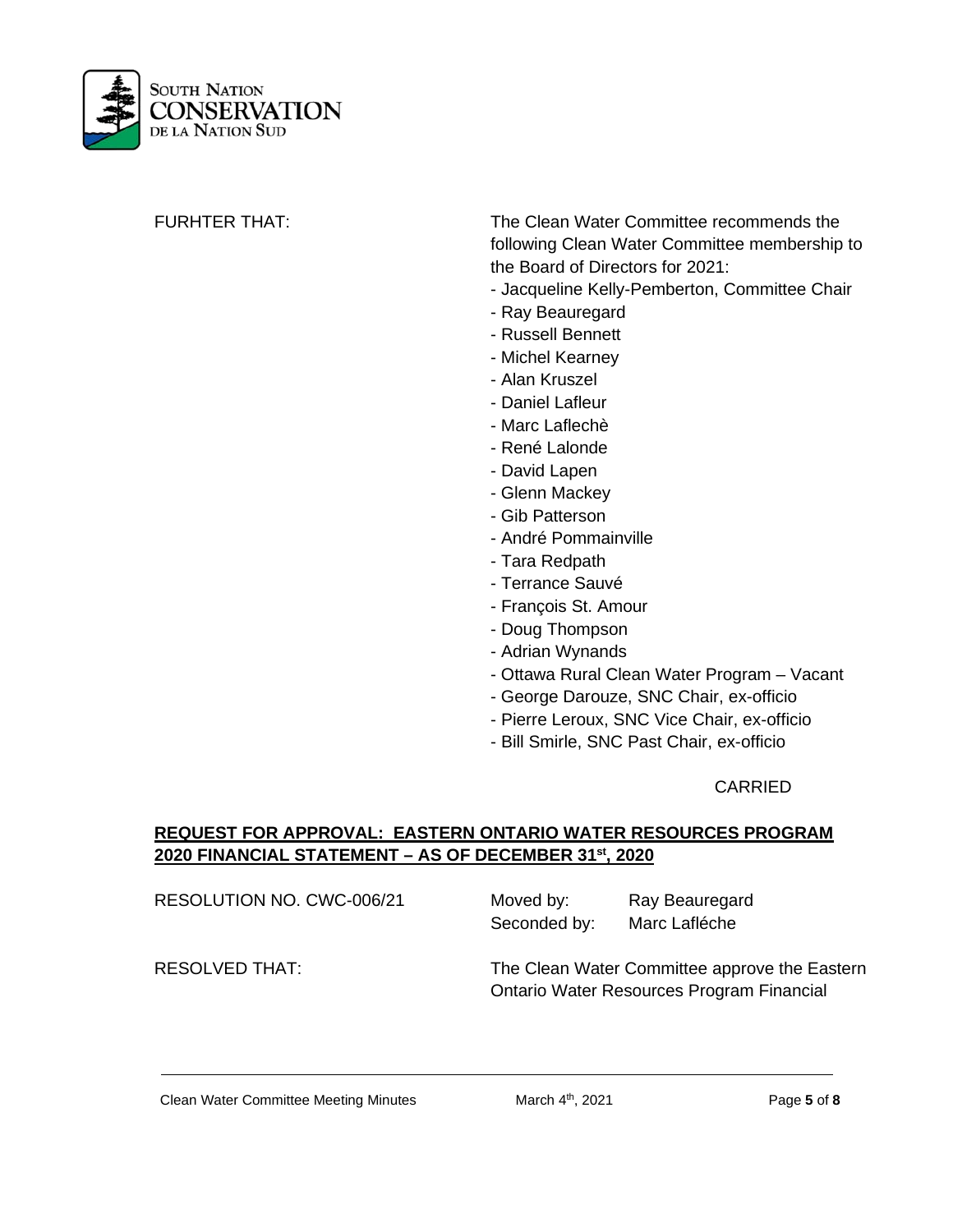

Statement for the period of January 1 – December 31<sup>st</sup>, 2020.

CARRIED

# **REQUEST FOR APPROVAL: 2021 EASTERN ONTARIO WATER RESOURCES PROGRAM**

| RESOLUTION NO. CWC-007/21 | Moved by:<br>Seconded by: | Tara Redpath<br>Doug Thompson                                                                                                                                                                     |
|---------------------------|---------------------------|---------------------------------------------------------------------------------------------------------------------------------------------------------------------------------------------------|
| <b>RESOLVED THAT:</b>     | and Rating System; and    | The Clean Water Committee approves status quo<br>for 2021 for the Eastern Ontario Water Resources<br>Program (EOWRP) Application Form, Guidelines,                                                |
| <b>FURTHER THAT:</b>      |                           | The Clean Water Committee approves issuing a<br>2021 call for EOWRP grant proposals to be<br>submitted for consideration at the June 7 <sup>th</sup> , 2021<br>Clean Water Committee meeting; and |
| <b>FURTHER THAT:</b>      | meeting.                  | Staff provide the final 2021 EOWRP budget to<br>the Clean Water Committee at the June 7 <sup>th</sup> , 2021                                                                                      |

CARRIED

# **UPDATE: 2020 CLEAN WATER PROGRAM SUMMARY**

| RESOLUTION NO. CWC-008/21 | Moved by:<br>Seconded by: | René Lalonde<br>Doug Thompson                                                              |
|---------------------------|---------------------------|--------------------------------------------------------------------------------------------|
| <b>RESOLVED THAT:</b>     | report.                   | The Clean Water Committee receive and file the<br>Update: 2020 Clean Water Program Summary |

**CARRIED** 

Clean Water Committee Meeting Minutes March 4<sup>th</sup>, 2021 **Page 6** of 8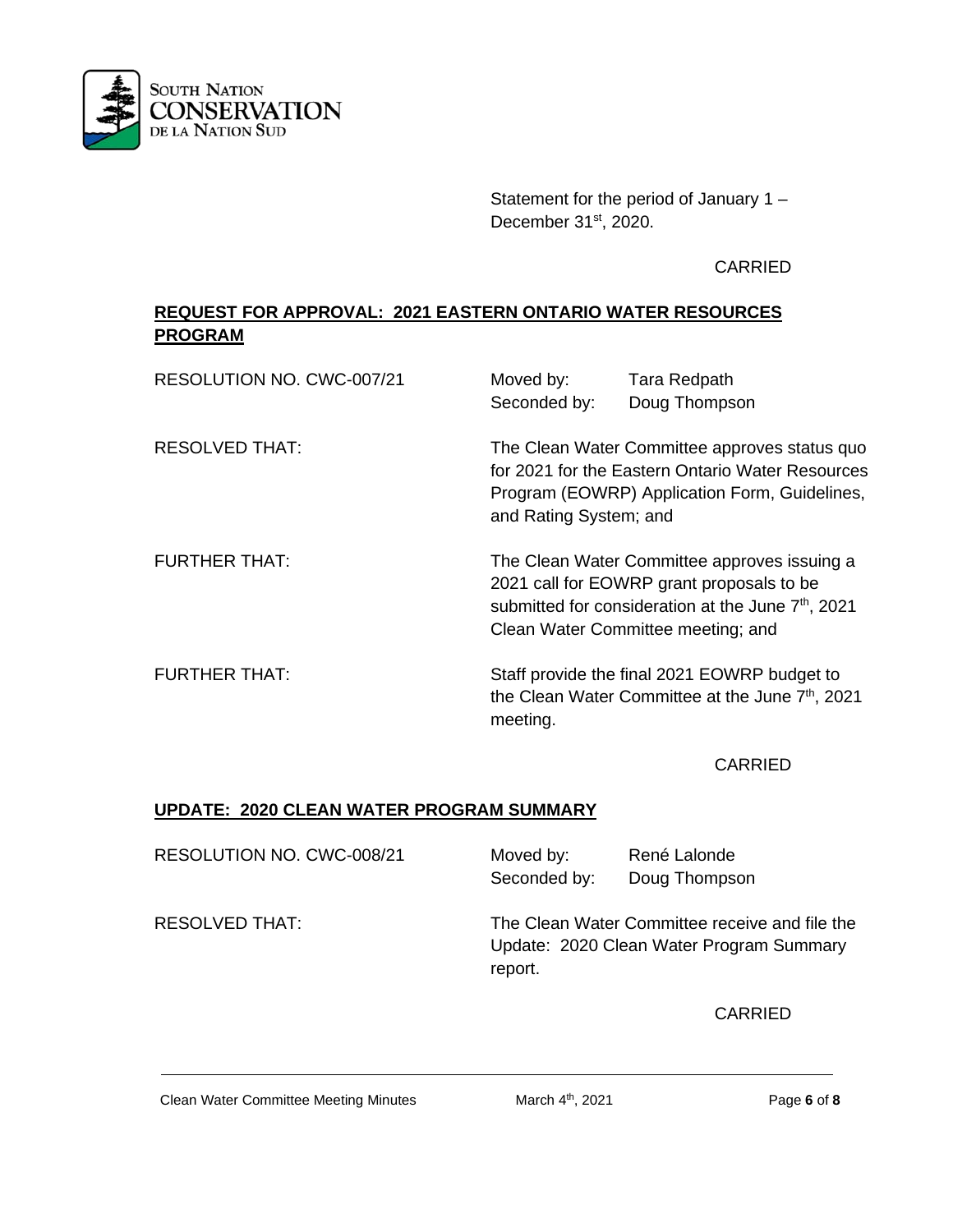

# **REQUEST FOR APPROVAL: 2021 CLEAN WATER PROGRAM GUIDELINES AND STRUCTURE**

RESOLUTION NO. CWC-009/21 Moved by: Ray Beauregard Seconded by: François St. Amour

RESOLVED THAT: The Clean Water Committee recommends to the Board of Directors to approve the status quo for 2021 Clean Water Program Guidelines, Grant Structure, application review process and all project Rating Sheets as amended:

> The Clean Water Committee recommends to the Board of Directors the status quo for the 2021 Clean Water Program Guidelines, with the exception of grass waterways and water and sediment control basins being added to the erosion control category as eligible projects.

> > CARRIED

## **UPDATE: 2021 CLEAN WATER COMMITTEE WORK PLAN**

RESOLUTION NO. CWC-010/21 Moved by: Doug Thompson

Seconded by: Alan Kruszel

RESOLVED THAT: The Clean Water Committee receives and files the 2021 Clean Water Committee Work Plan update.

CARRIED

## **CORRESPONDENCE**

- a. Tessa Winner February 18, 2021.
- b. Nation Valley News Pemdale Farm of North Dundas wins prestigious environmental award.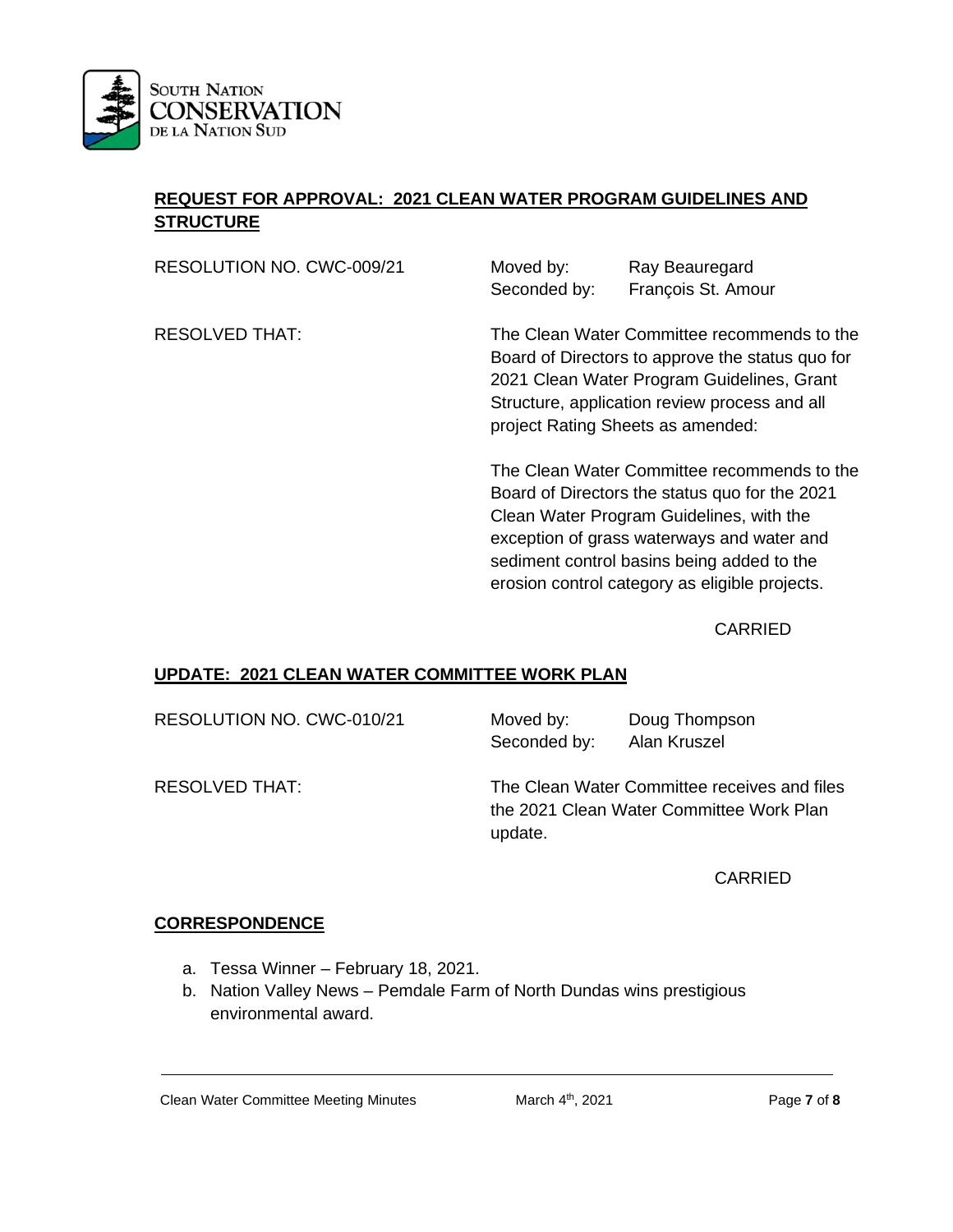

# **DATE OF NEXT MEETING**

June 7th, 2021 at 9:00 a.m. via MS Teams.

## **ADJOURNMENT**

RESOLUTION NO. CWC-011/21 Moved by: Glenn Mackey

RESOLVED THAT: The Clean Water Committee meeting of March 4<sup>th</sup>, 2021 be adjourned at 10:46 a.m.

CARRIED

Jacqueline Kelly-Pemberton, Ronda Boutz,

/lh

\_\_\_\_\_\_\_\_\_\_\_\_\_\_\_\_\_\_\_\_\_\_\_\_\_\_\_\_ \_\_\_\_\_\_\_\_\_\_\_\_\_\_\_\_\_\_\_\_\_\_\_\_\_\_\_\_

Committee Chair. Team Lead, Special Projects.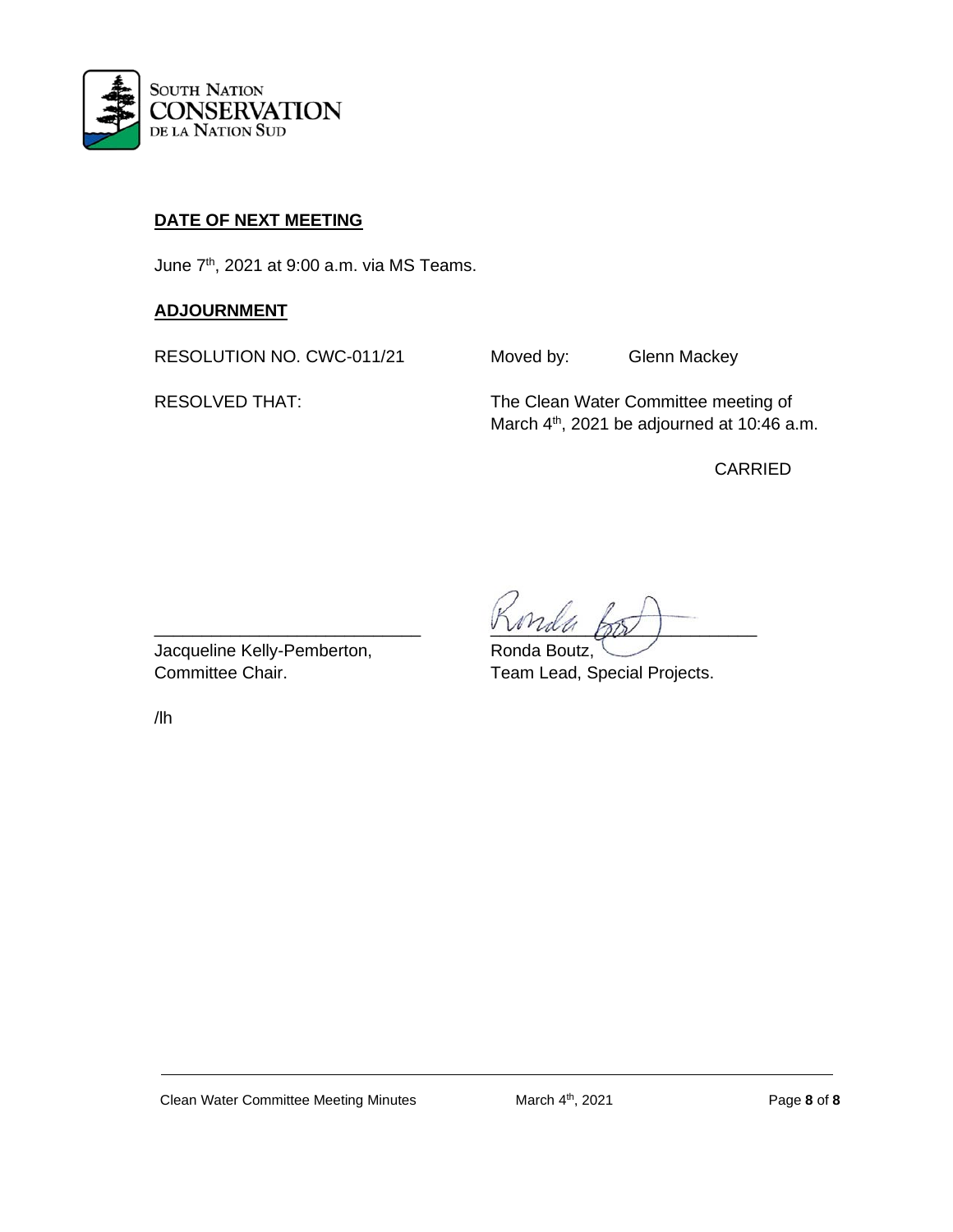

|                      |          | <b>CLEAN WATER COMMITTEE MEETING</b>                                                                     |
|----------------------|----------|----------------------------------------------------------------------------------------------------------|
| <b>Ottawa</b>        |          | Monday, June 7 <sup>th</sup> , 2021, 9:00 a.m. - Meeting 02/2021                                         |
|                      |          | <b>By Electronic Participation</b>                                                                       |
| Luqusta              |          |                                                                                                          |
| EC EDWARDSBURGH      |          |                                                                                                          |
|                      | Present: | Jacqueline Kelly-Pemberton, Committee Chair<br>Ray Beauregard, Farmer                                    |
| North<br>  Grenville |          | Russell Bennett, Farmer                                                                                  |
|                      |          | Michel Kearney, City of Ottawa<br>Alan Kruszel, Farmer                                                   |
|                      |          | Daniel Lafleur, United Counties of Prescott and Russell<br>René Lalonde, Farmer                          |
|                      |          | Glenn Mackey, Farmer                                                                                     |
|                      |          | André Pommainville, Farmer                                                                               |
|                      |          | Tara Redpath, City of Ottawa                                                                             |
|                      |          | Bill Smirle, SNC Past Chair, ex-officio                                                                  |
|                      |          | François St. Amour, United Counties of Prescott and Russell<br>Doug Thompson, Public Citizen             |
| Nation               |          |                                                                                                          |
|                      | Regrets: | George Darouze, SNC Chair, ex-officio                                                                    |
|                      |          | Marc Lafléche, Farmer                                                                                    |
|                      |          | David Lapen, Agriculture and Agri-Food Canada                                                            |
|                      |          | Pierre Leroux, SNC Vice Chair, ex-officio                                                                |
|                      |          | Gib Patterson, Ottawa Rural Clean Water Program                                                          |
| 74.70                |          | Terrence Sauvé, Ontario Ministry of Agriculture, Food and Rural<br>Affairs                               |
|                      |          | Adrian Wynands, Farmer                                                                                   |
|                      | Staff:   | Ronda Boutz, Team Lead, Special Projects                                                                 |
|                      |          | Lorie Henderson, Administrative Assistant                                                                |
| Kamplain             |          | Jason Symington, Environmental Technologist<br>Katherine Watson, Water Resources Specialist - Monitoring |
|                      | Guests:  | Rachel Alexandra Harrison, University of Ottawa                                                          |
|                      |          | Lexy Harquail, St. Lawrence River Institute of Environmental<br><b>Sciences</b>                          |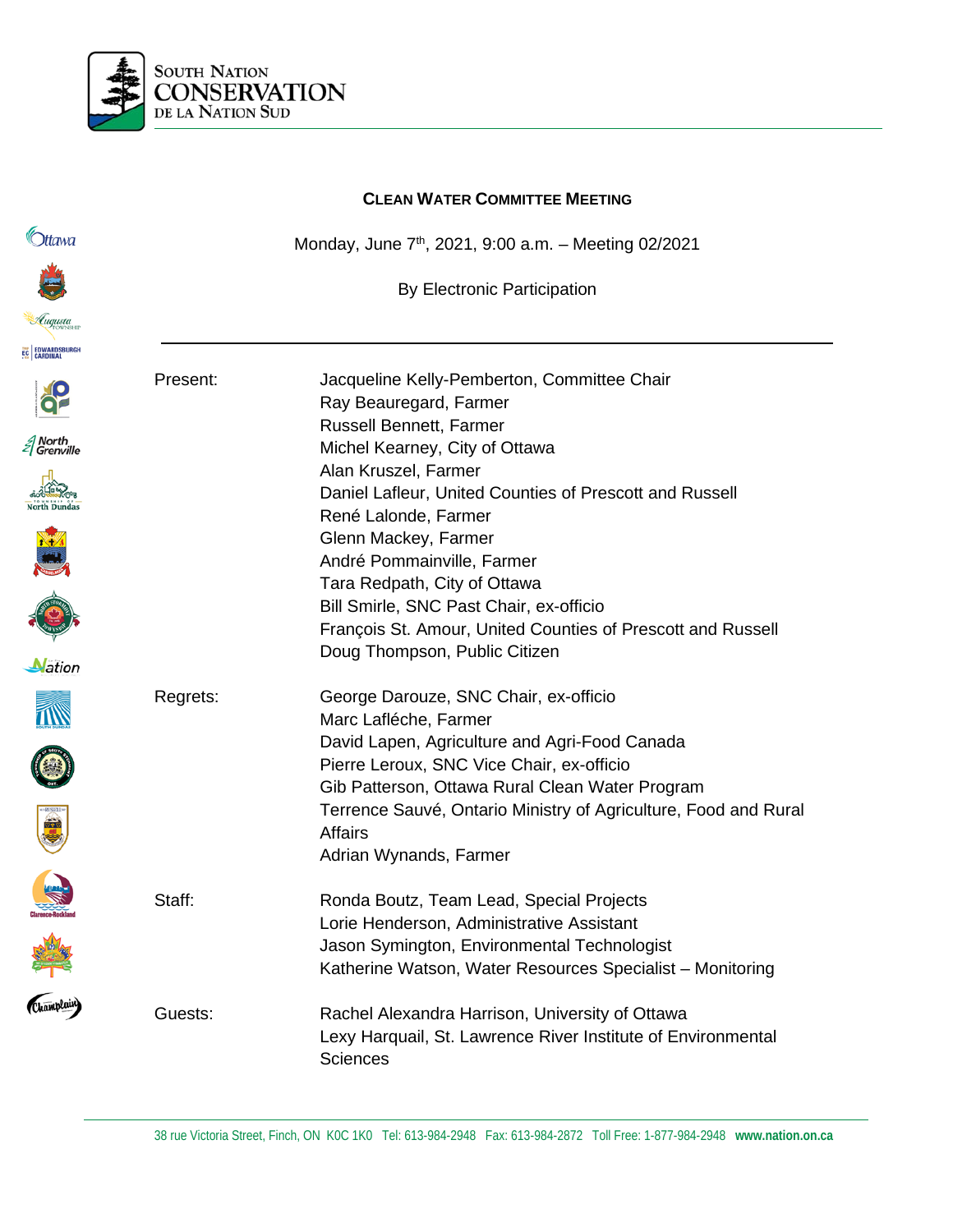

## **CHAIR'S REMARKS**

Jacqueline Kelly-Pemberton, Committee Chair, convened the Clean Water Committee meeting of Monday, June 7<sup>th</sup>, 2021 at 9:00 a.m. and welcomed everyone.

## **APPROVAL OF CLEAN WATER COMMITTEE MAIN AND SUPPLEMENTAL AGENDAS**

RESOLUTION NO. CWC-012/21 Moved by: François St. Amour Seconded by: Glenn Mackey RESOLVED THAT: The Members approve the Clean Water Committee main and supplemental agendas of June 7<sup>th</sup>, 2021 as amended:

> Agenda item #7e., be moved up to follow Agenda item #7a, which also includes Supplemental Agenda items #1a. and #1b., Supplemental Agenda item #1c., be moved to Agenda item #7c.

### CARRIED

## **DECLARATION OF CONFLICT OF INTEREST**

Andre Pommainville declared a conflict of interest regarding Agenda Item 8e., Clean Water Program Applications: Reps, pertaining to grant application 2021-APL-CW01.

The following Committee Members declared a conflict regarding Agenda Item 7h., Items iii: François St. Amour and Bill Smirle.

## **APPROVAL OF: CLEAN WATER COMMITTEE VIRTUAL MEETING MINUTES OF MARCH 4th, 2021**

RESOLUTION NO. CWC-013/21 Moved by: Russell Bennett

Seconded by: Ray Beauregard

RESOLVED THAT: The Clean Water Committee approve the electronic meeting minutes of March 4<sup>th</sup>, 2021 as submitted.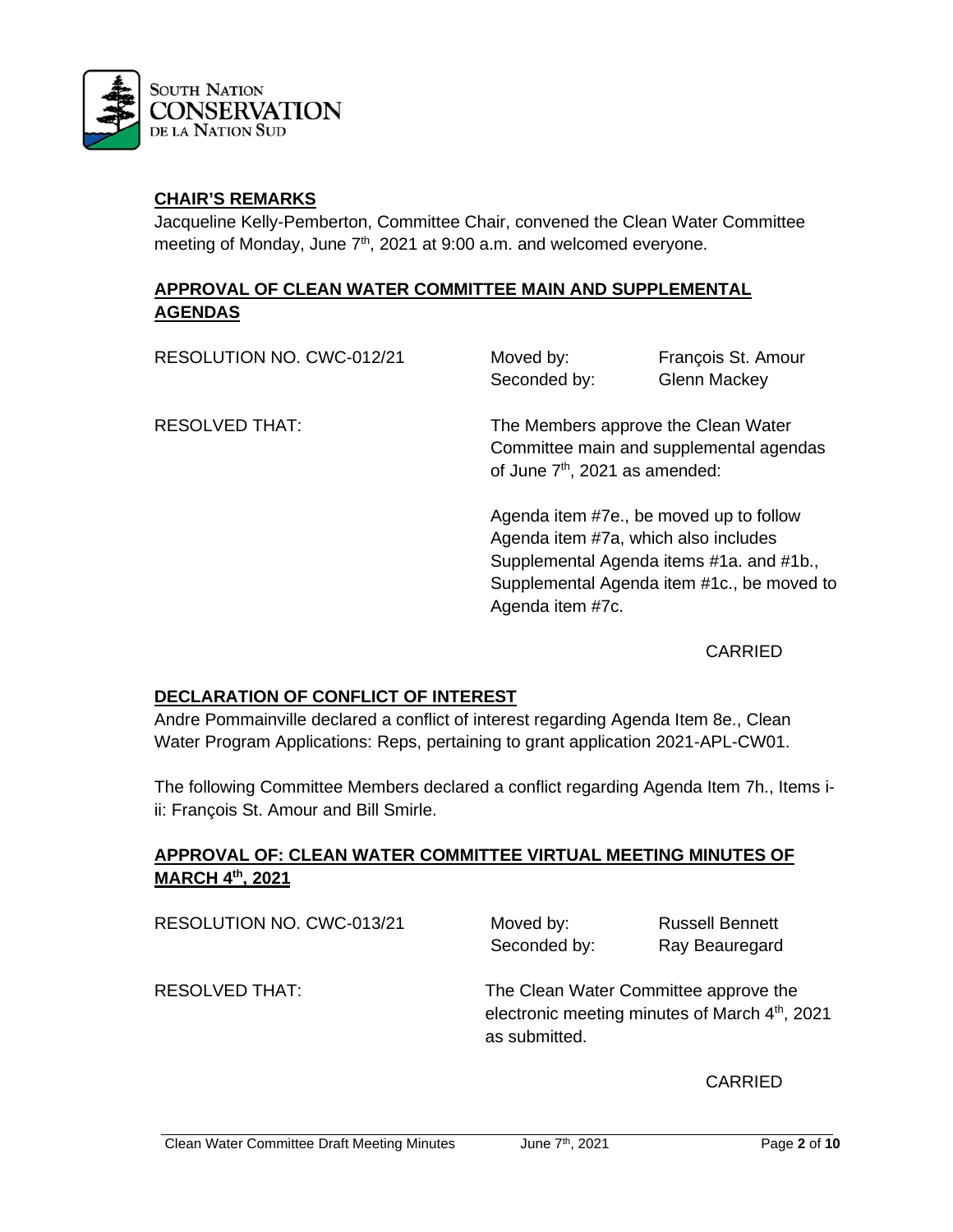

# **ROUNDTABLE DISCUSSIONS: COMMUNITY ENGAGEMENT**

- Jackie Pemberton: advised everyone that in her position as Regional Director of the Ontario Federation of Agriculture, she always brings up South Nation and the Clean Water Program and how it benefits the farmers in that regard. Jackie also mentioned that she encourages the other Directors to get involved with their Conservation Authority and their ability to have agricultural representation.
- SNC Staff presented a short PowerPoint presentation on Clean Water Program and Project updates.

### **NEW BUSINESS**

## **UPDATE:** *CONSERVATION AUTHORITIES ACT*

Angela Coleman, General Manager/Secretary-Treasurer, provided the Forestry Committee Members with an update on the *Conservation Authorities Act*.

### **Alan Kruszel joined the meeting at 9:05 a.m.**

**Doug Thompson and Bill Smirle joined the meeting at 9:09 a.m.**

### **UPDATE: SUMMARY OF CLEAN WATER PROGAM APPLICATIONS**

Ronda Boutz, Team Lead, Special Projects provided the Committee with an updated summary of 20212 Clean Water Program Applications for information only.

### **Bill Smirle left the meeting at 9:30 a.m.**

### **OTTAWA RURAL CLEAN WATER PROGRAM PROJECT APPLICATIONS**

Tara Redpath advised the Committee that the Ottawa Rural Clean Water Grant Program has been renewed for another 5 years.

RESOLUTION NO. CWC-014/21 Moved by: Andre Pommainville Seconded by: François St. Amour RESOLVED THAT: **05 21 2312 DDA Forest Management Plan**  The Clean Water Committee approve funding at a grant rate of 75% to a maximum grant of \$487.50.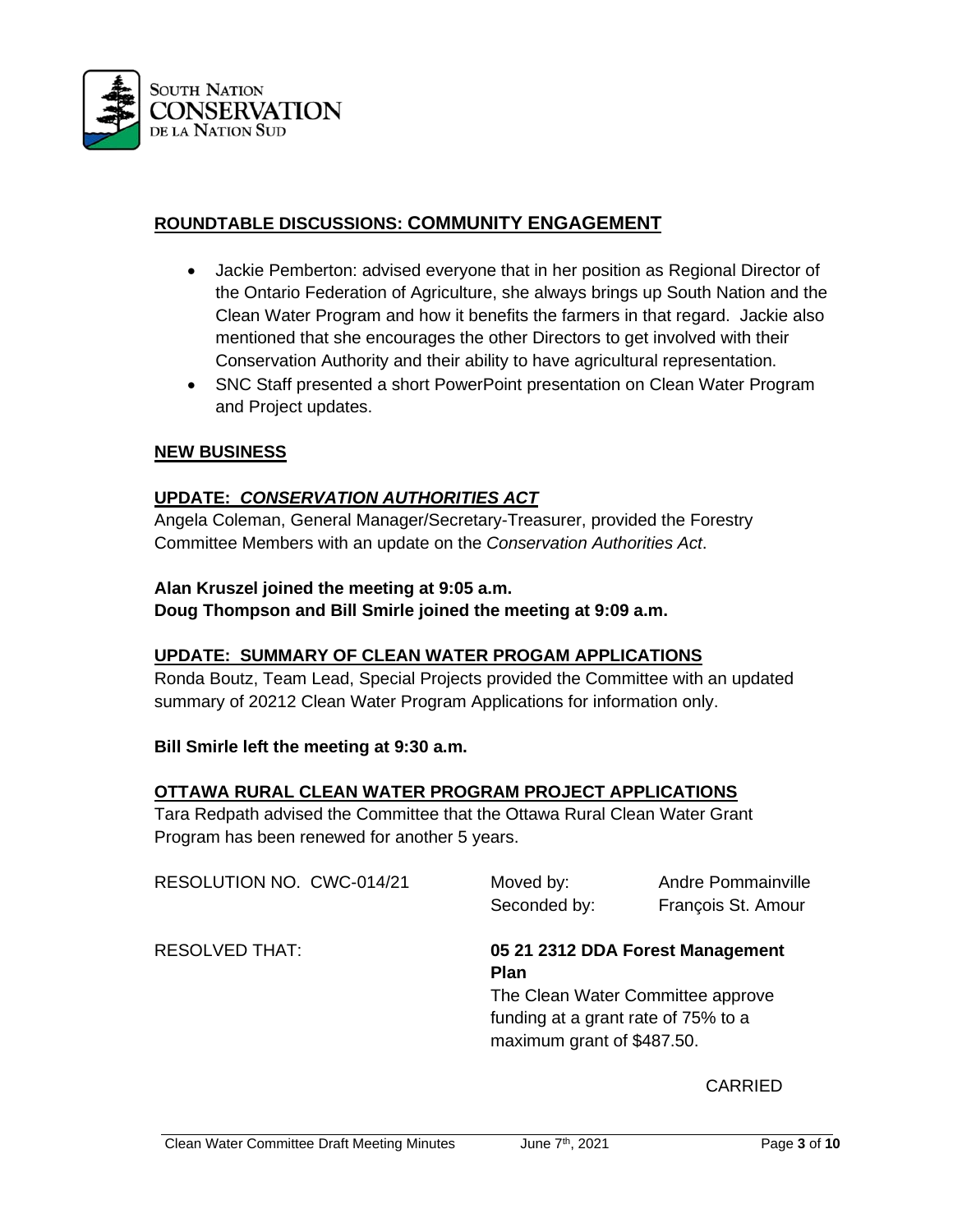

| RESOLUTION NO. CWC-015/21                                 | Moved by:<br>Seconded by:                                                                                                                          | Alan Kruszel<br><b>Daniel Lafleur</b>       |
|-----------------------------------------------------------|----------------------------------------------------------------------------------------------------------------------------------------------------|---------------------------------------------|
| <b>RESOLVED THAT:</b>                                     | 05 21 2313 DDA Forest Management<br>Plan<br>The Clean Water Committee approve<br>funding at a grant rate of 75% to a<br>maximum grant of \$750.00. |                                             |
|                                                           |                                                                                                                                                    | <b>CARRIED</b>                              |
| RESOLUTION NO. CWC-016/21                                 | Moved by:<br>Seconded by:                                                                                                                          | Alan Kruszel<br>Doug Thompson               |
| <b>RESOLVED THAT:</b>                                     | 05 21 2314 DDA Septic System<br>The Clean Water Committee approve<br>funding at a grant rate of 50% to a<br>maximum grant of \$1,000.00.           |                                             |
|                                                           |                                                                                                                                                    | <b>CARRIED</b>                              |
| RESOLUTION NO. CWC-017/21                                 | Moved by:<br>Seconded by:                                                                                                                          | François St. Amour<br><b>Michel Kearney</b> |
| <b>RESOLVED THAT:</b>                                     | 05 21 2315 DDA Forest Management<br>Plan<br>The Clean Water Committee approve<br>funding at a grant rate of 75% to a<br>maximum grant of \$375.00. |                                             |
|                                                           |                                                                                                                                                    | <b>CARRIED</b>                              |
| <b>REQUEST FOR APPROVAL: INCREASE MAXIMUM GRANT LIMIT</b> |                                                                                                                                                    |                                             |

| RESOLUTION NO. CWC-018/21 | Moved by:<br>Seconded by:                                                                                 | Tara Redpath<br><b>Russell Bennett</b> |
|---------------------------|-----------------------------------------------------------------------------------------------------------|----------------------------------------|
| <b>RESOLVED THAT:</b>     | The Clean Water Committee approve<br>increasing approved grant limits to the<br>following projects below: |                                        |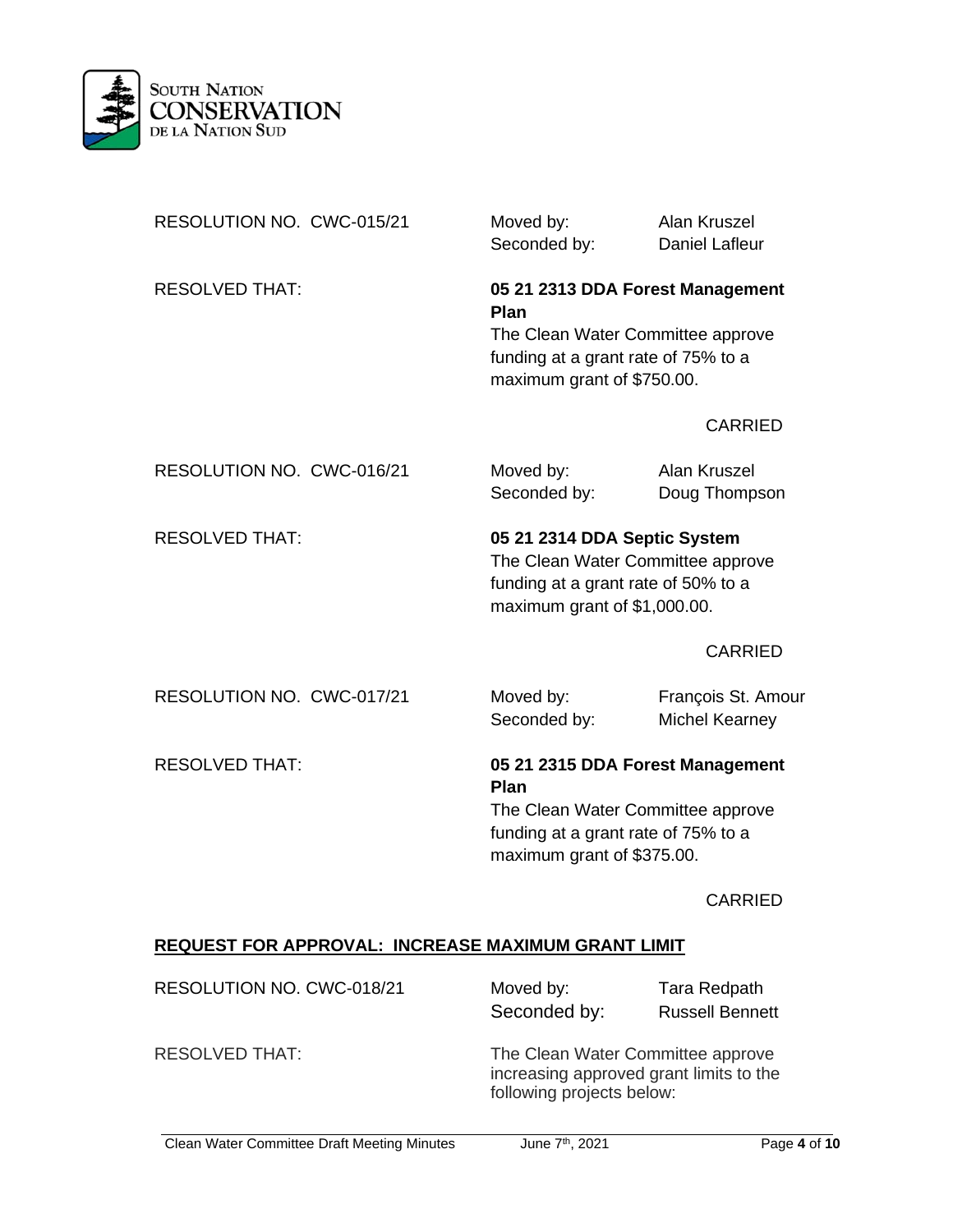

**05 20 2310 DDA** - **Well Decommissioning** 

grant increase at a rate of 90% to a maximum grant of \$855.00.

**05 20 2310 DDB** - **Well Decommissioning**  grant increase at a rate of 90% to a maximum grant of \$2,045.00.

CARRIED

## **SUMMARY OF CLEAN WATER PROGRAM GRANT APPLICATIONS**

Ronda Boutz, Team Lead, Special Projects provide the Committee with a summary of Clean Water Program Grant Applications for information purposes.

**Bill Smirle joined the meeting at 10:00 a.m.**

**Tara Redpath left the meeting at 10:27 a.m.**

## **CLEAN WATER PROGAM PROJECT APPLICATIONS**

Andre Pommainville declared a conflict of interest and did not participate in the rating or discussion of Clean Water Program grant application 2021-APL-CW01.

| RESOLUTION NO. CWC-019/21 | Moved by:<br>Seconded by: | Alan Kruszel<br>Francois St. Amour                                                                                                                                                                          |  |
|---------------------------|---------------------------|-------------------------------------------------------------------------------------------------------------------------------------------------------------------------------------------------------------|--|
| <b>RESOLVED THAT:</b>     |                           | The Clean Water Committee deny funding<br>to project 2021-APL-CW02, as the<br>proposed project does not meet Program<br>eligibility criteria, piping sections of<br>watercourses is ineligible for funding. |  |
|                           |                           | <b>CARRIED</b>                                                                                                                                                                                              |  |
| RESOLUTION NO. CWC-020/21 | Moved by:<br>Seconded by: | Alan Kruszel<br>Michel Kearney                                                                                                                                                                              |  |
| <b>RESOLVED THAT:</b>     |                           | The Clean Water Committee deny funding<br>to project 2021-NAT-CW08 as it was<br>considered a low priority for funding.                                                                                      |  |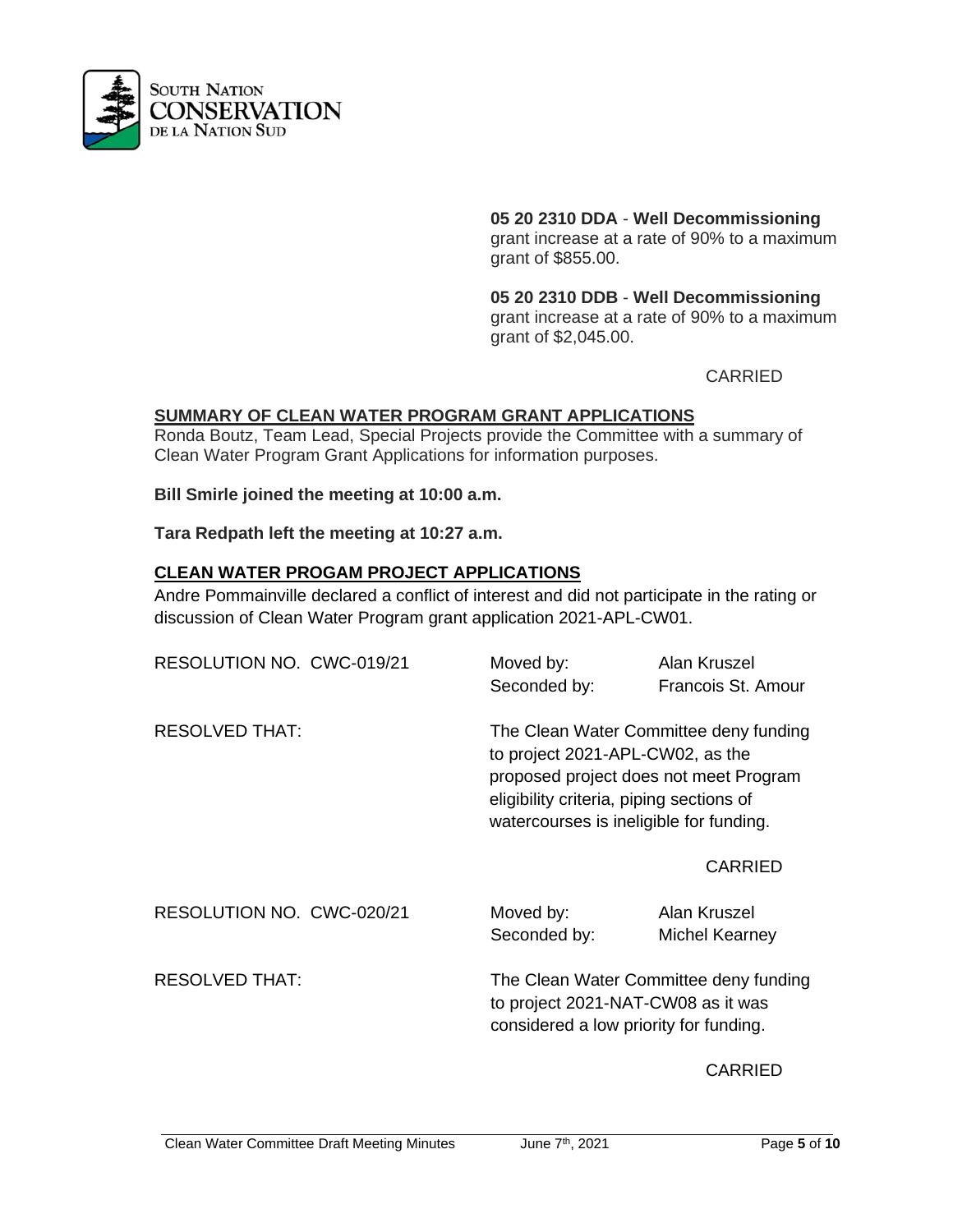

## RESOLUTION NO. CWC-021/21 Moved by: Doug Thompson

Seconded by: Ray Beauregard

RESOLVED THAT: The Clean Water Committee approves funding to the following projects:

| <b>Project Code</b>                  | <b>Project Type</b>         | <b>Grant</b><br>℅ | Grant<br><b>Amount</b> | Rating |
|--------------------------------------|-----------------------------|-------------------|------------------------|--------|
| 2021-NAT-CW07                        | <b>Erosion Control</b>      | 50%               | \$5,000.00             | 25.8   |
| 2021-APL-CW18                        | Cover Crop                  | n/a               | \$1,000.00             | 24.93  |
| 2021-APL-CW21                        | <b>Well Decommissioning</b> | 100%              | \$1,000.00             | 24.7   |
| 2021-NST-CW24                        | <b>Well Decommissioning</b> | 100%              | \$1,000.00             | 24.5   |
| 2021-NAT-CW20                        | <b>Well Decommissioning</b> | 100%              | \$1,000.00             | 24.3   |
| 2021-SDU-CW10                        | <b>Well Decommissioning</b> | 100%              | \$1,000.00             | 24.1   |
| 2021-APL-CW23                        | <b>Well Decommissioning</b> | 100%              | \$1,000.00             | 23.9   |
| 2021-APL-CW01                        | <b>Erosion Control</b>      |                   | \$5,000.00             | 23.4   |
| 2021-APL-CW25                        | <b>Well Decommissioning</b> | 100%              | \$1,000.00             | 23.3   |
| 2021-RUS-CW15B                       | <b>Cover Crop</b>           | n/a               | \$1,000.00             | 22.9   |
| <b>Cover Crop</b><br>2021-APL-CW17   |                             | n/a               | \$1,000.00             | 22.4   |
| <b>Total Approved</b><br>\$19,000.00 |                             |                   |                        |        |

AND FURTHER THAT: The Clean Water Committee placed the following projects on a waiting list to be reconsidered at a future meeting if funding is available:

| <b>Project Code</b>                          | <b>Project Type</b>         | Grant<br>%             | Grant<br><b>Request</b> | Rating |
|----------------------------------------------|-----------------------------|------------------------|-------------------------|--------|
| 2021-NAT-CW22                                | <b>Erosion Control</b>      | 50%                    | \$5,000.00              | 21.4   |
| 2021-NDU-CW11                                | <b>Manure Storage</b>       | 50%                    | \$8,000.00              | 21.2   |
| 2021-NDU-CW13                                | <b>Well Decommissioning</b> | 100%                   | \$1,000.00              | 20.7   |
| 2021-RUS-CW15A                               | <b>Buffer Strip</b>         | 50%                    | \$2,320.00              | 19.7   |
| 2021-NGR-CW14                                | <b>Well Decommissioning</b> | 100%                   | \$1,000.00              | 19.6   |
| 2021-NDU-CW12                                | <b>Well Decommissioning</b> | 100%                   | \$1,000.00              | 19.3   |
| 2021-CAS-CW03                                | <b>Erosion Control</b>      | 50%                    | \$4,390.00              | 18.3   |
| 2021-CAS-CW06                                | <b>Erosion Control</b>      | 50%                    | \$4,391.00              | 18.3   |
| <b>Well Decommissioning</b><br>2021-SDU-CW09 |                             | 100%                   | \$1,000.00              | 16.4   |
|                                              |                             | <b>Total Requested</b> | \$28,101.00             |        |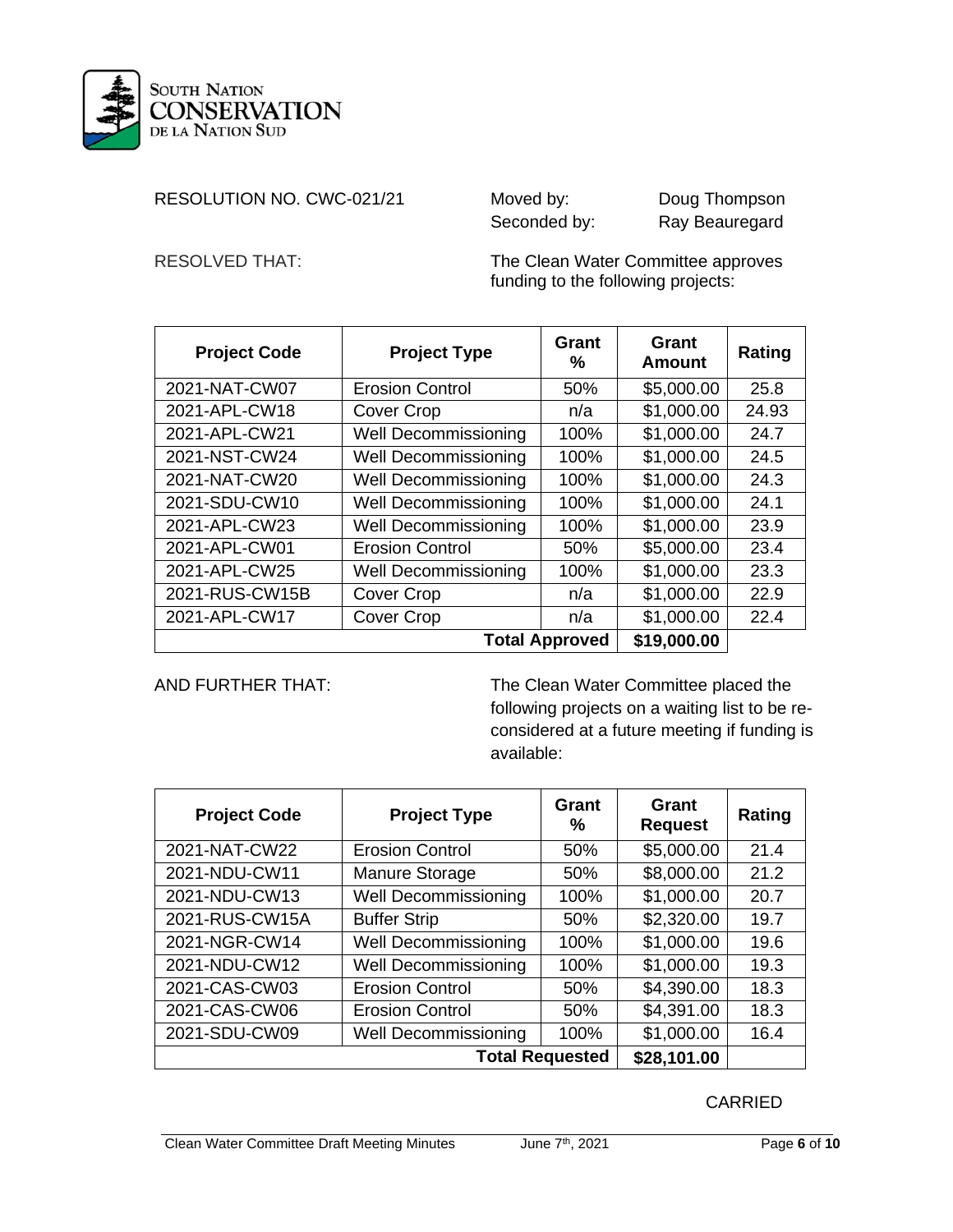

| RESOLUTION NO. CWC-022/21 | Moved by:<br>Seconded by:                                                                                                                                                                                                           | <b>Alan Kruszel</b><br>Doug Thompson          |
|---------------------------|-------------------------------------------------------------------------------------------------------------------------------------------------------------------------------------------------------------------------------------|-----------------------------------------------|
| <b>RESOLVED THAT:</b>     | The Clean Water Committee defer project<br>2021-NAT-CW16 to the September 13th,<br>2021 meeting to confirm if the cover crop<br>was harvested or tilled-in and planted over.                                                        |                                               |
|                           |                                                                                                                                                                                                                                     | <b>CARRIED</b>                                |
| RESOLUTION NO. CWC-023/21 | Moved by:<br>Seconded by:                                                                                                                                                                                                           | <b>Russell Bennett</b><br><b>Glenn Mackey</b> |
| <b>RESOLVED THAT:</b>     | The Clean Water Committee defer project<br>2021-APL-CW19 to the September 13th,<br>2021 meeting to confirm it the cover crop                                                                                                        | was harvested or tilled-in and planted over.  |
|                           |                                                                                                                                                                                                                                     | <b>CARRIED</b>                                |
| RESOLUTION NO. CWC-024/21 | Moved by:<br>Seconded by:                                                                                                                                                                                                           | Alan Kruszel<br>Ray Beauregard                |
| <b>RESOLVED THAT:</b>     | The Clean Water Committee deny funding<br>to erosion projects 2021-APL-CW04 and<br>2021-APL-CW05 as both projects are<br>considered low priorities, scoring below the<br>minimum threshold of 15.0 points on the<br>Project Rating. |                                               |
|                           |                                                                                                                                                                                                                                     | <b>CARRIED</b>                                |

## **REQUEST FOR APPROAL: EXTENSION TO PROJECT APPROVAL DEADLINE**

| RESOLUTION NO. CWC-025/21 | Moved by:<br>Seconded by:                           | Doug Thompson<br>Ray Beauregard              |
|---------------------------|-----------------------------------------------------|----------------------------------------------|
| <b>RESOLVED THAT:</b>     | The Clean Water Committee approve<br>project below: | extending project deadline for the following |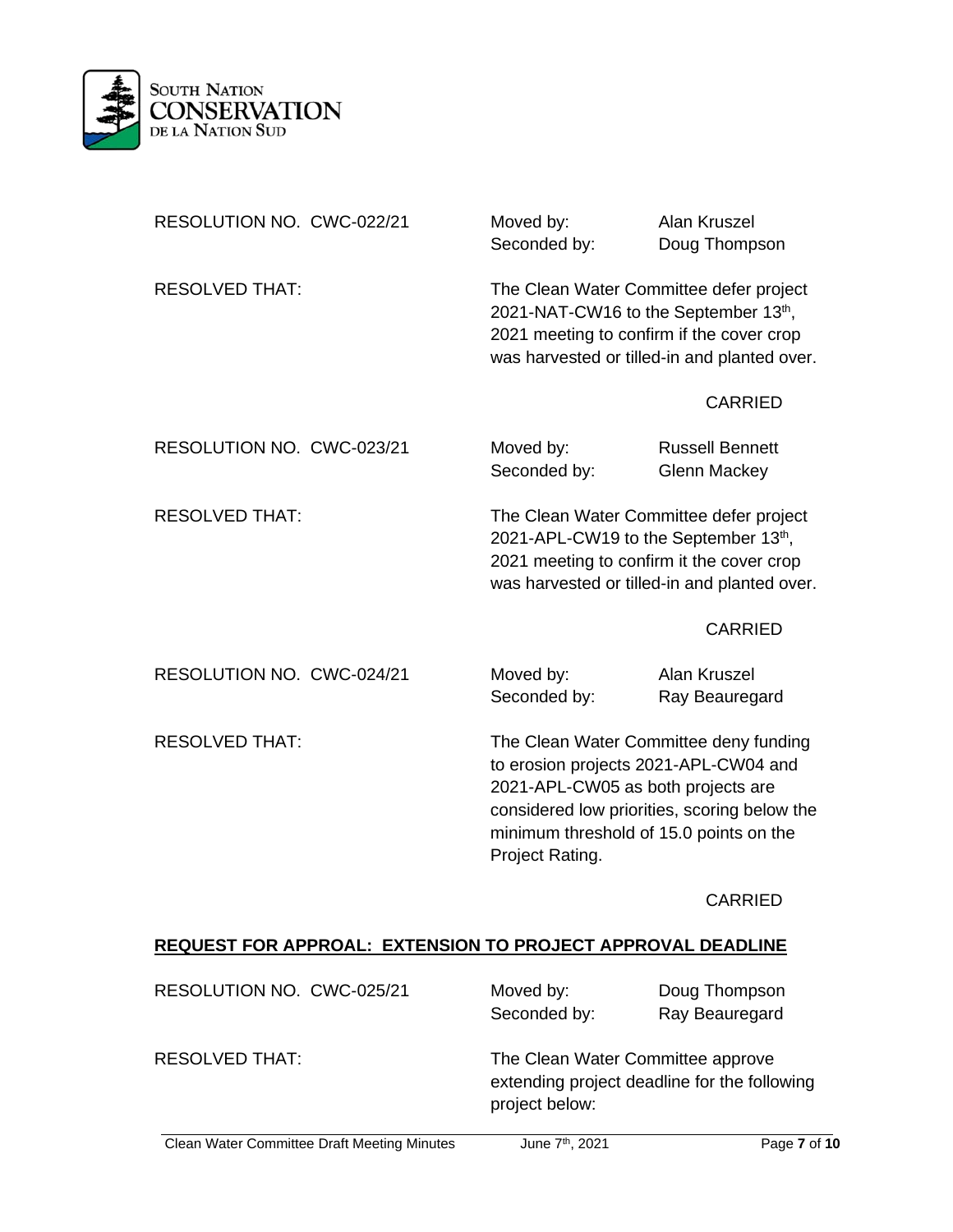

**2020-NGR-CW08 Well Decommissioning,** 

grant approved at a grant rate of 100% to a maximum grant of \$1,000.00; Project deadline extension to November 15<sup>th</sup>, 2021.

# CARRIED

# **REQUEST FOR APPROVAL: 2021 EASTERN ONTARIO WATER RESOURCES PROGRAM**

RESOLUTION NO. CWC-026/21 Moved by: Russell Bennett

Seconded by: Glenn Mackey

RESOLVED THAT: The Clean Water Committee approve the 2021 Eastern Ontario Water Resources Program Budget, as presented.

## CARRIED

# **REQUEST FOR APPROVAL: THE USE OF RADIONUCLIDES TO IDENTIFY VULNERABLE FRACTURE AND KARST BEDROCK AQUIFERS IN EASTERN**

**ONTARIO**

RESOLUTION NO. CWC-027/21 Moved by: Doug Thompson Seconded by: Alan Kruszel

RESOLVED THAT: The Clean Water Committee approve the final report and expenditures of \$3,000.00 for the Use of Radionuclides to Identify Vulnerable Fractures Karst Bedrock Aquifers in Eastern Ontario project in 2021.

CARRIED

# **EASTERN ONTARIO WATER RESOURCES PROGRAM PROPOSALS**

Bill Smirle declared a conflict of interest and did not participate in the discussion or rating of the Eastern Ontario Water Resources Program Proposals.

## **Ray Beauregard and François St. Amour left the meeting at 11:30 a.m.**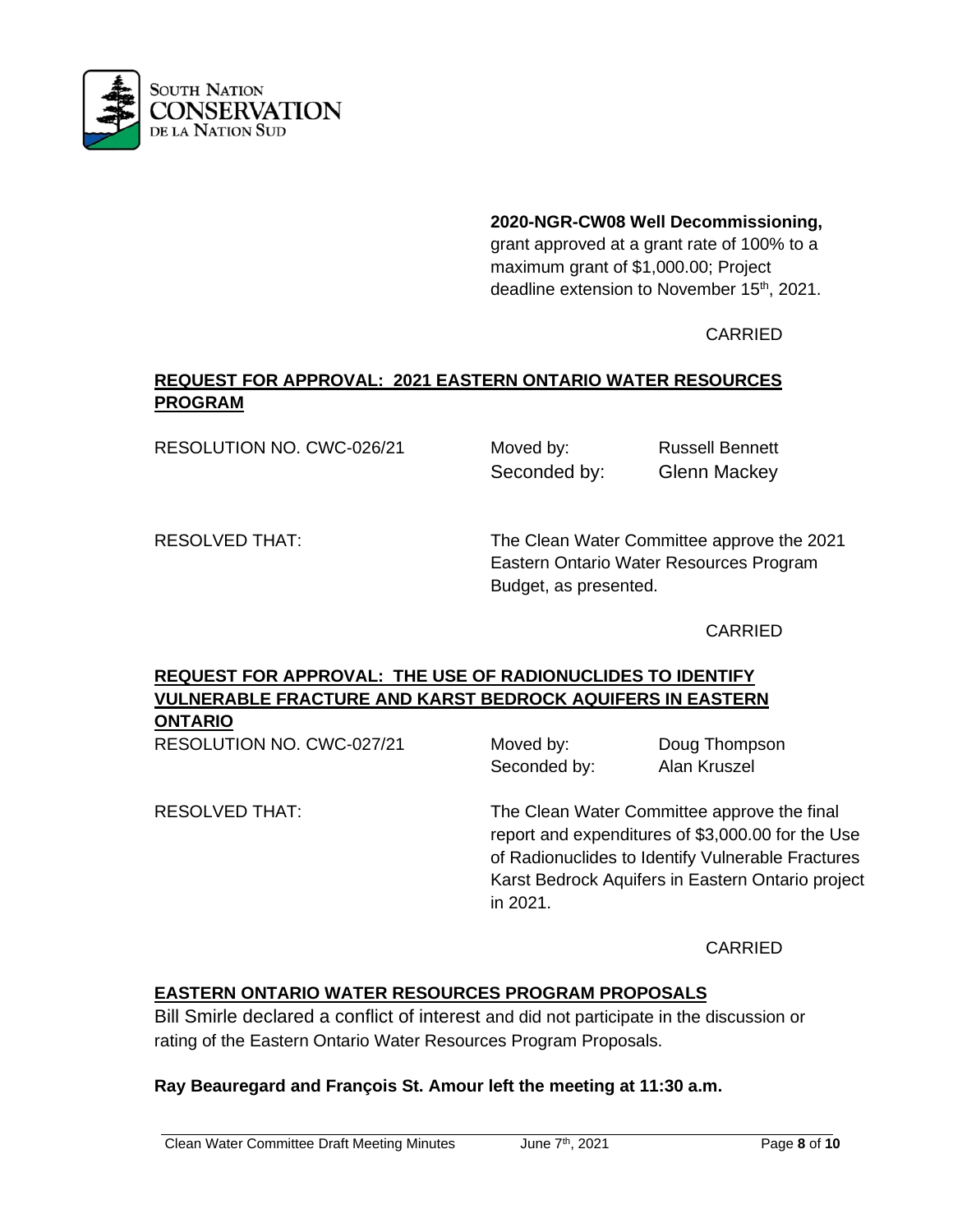

The Committee discussed and rated the proposals as per the 2021 EOWRP Guidelines.

| RESOLUTION NO. CWC-028/21 | Moved by:<br>Seconded by:                                                                                             | Alan Kruszel<br>Doug Thompson |  |
|---------------------------|-----------------------------------------------------------------------------------------------------------------------|-------------------------------|--|
| <b>RESOLVED THAT:</b>     | The Clean Water Committee approves<br>funding to the South Nation Conservation<br>Climate Station at \$12,000.00; and |                               |  |
| <b>FURTHER THAT:</b>      | The Committee defer the Assessing Future<br>Flood Vulnerability in the South Nation                                   |                               |  |
|                           | River Watershed proposal to the<br>September 13th, 2021 Clean Water<br>Committee meeting.                             |                               |  |

CARRIED

## **EASTERN ONTARIO CHILDRENS'S FESTIVAL 2021**

| RESOLUTION NO. CWC-029/21 | Moved by:<br>Seconded by:                                                         | Daniel Lafleur<br>Doug Thompson                                                                    |
|---------------------------|-----------------------------------------------------------------------------------|----------------------------------------------------------------------------------------------------|
| <b>RESOLVED THAT:</b>     | 2021; and                                                                         | The Clean Water Committee approves the final<br>report for the Eastern Ontario Children's Festival |
| <b>FURTHER THAT:</b>      | The Committee approved payment of the<br>EOWRP grant in the amount of \$2,031.00. |                                                                                                    |

CARRIED

## **DATE OF NEXT MEETING**

September 13<sup>th</sup>, 2021 at 9:00 a.m. via MS Teams.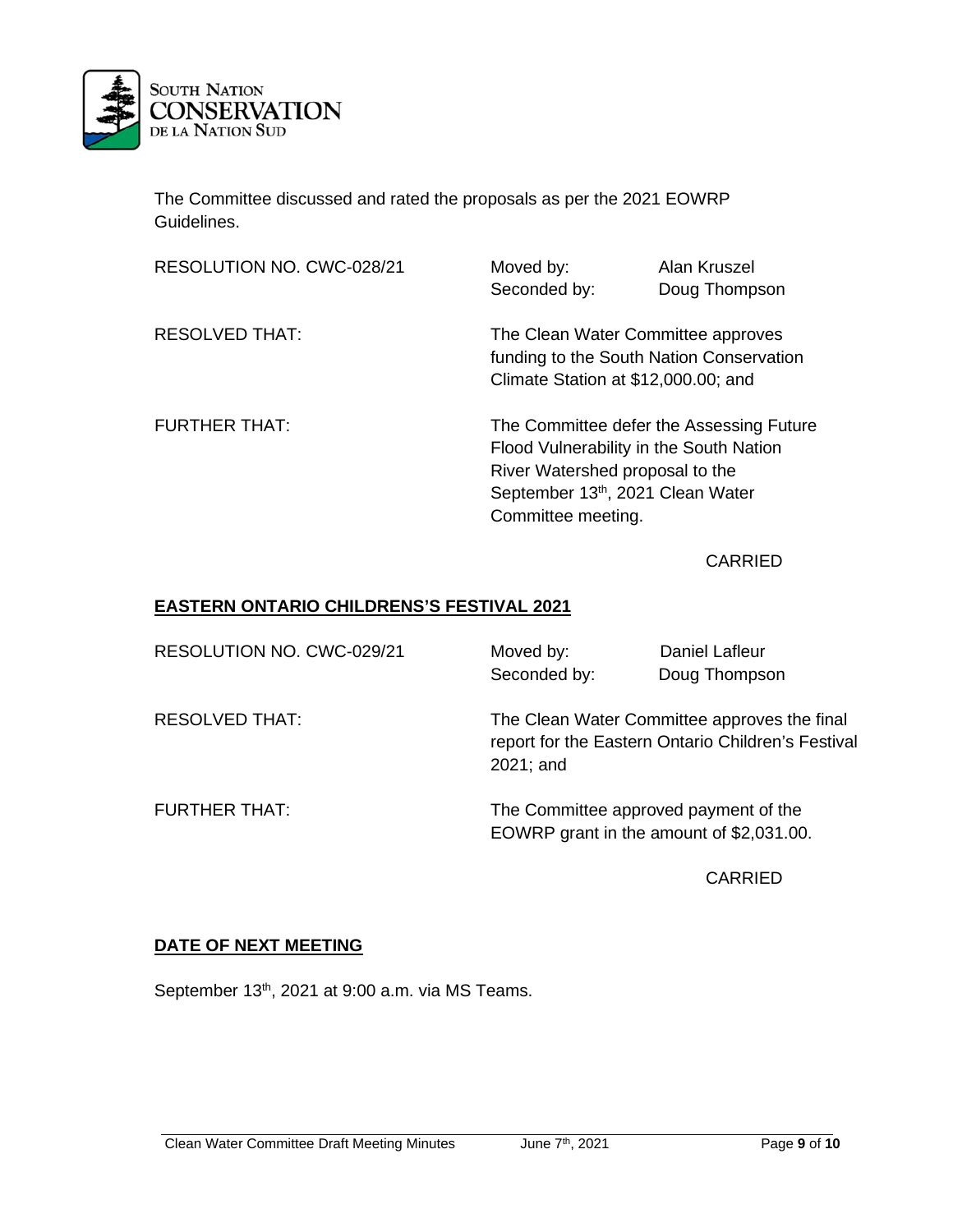

# **ADJOURNMENT**

RESOLUTION NO. CWC-00/21 Moved by: Alan Kruszel

RESOLVED THAT: The Clean Water Committee meeting of June 7<sup>th</sup>, 2021 be adjourned at 12:37 p.m.

CARRIED

 $\frac{1}{2}$ 

Jacqueline Kelly-Pemberton, Ronda Boutz, Committee Chair. Team Lead, Special Projects.

/lh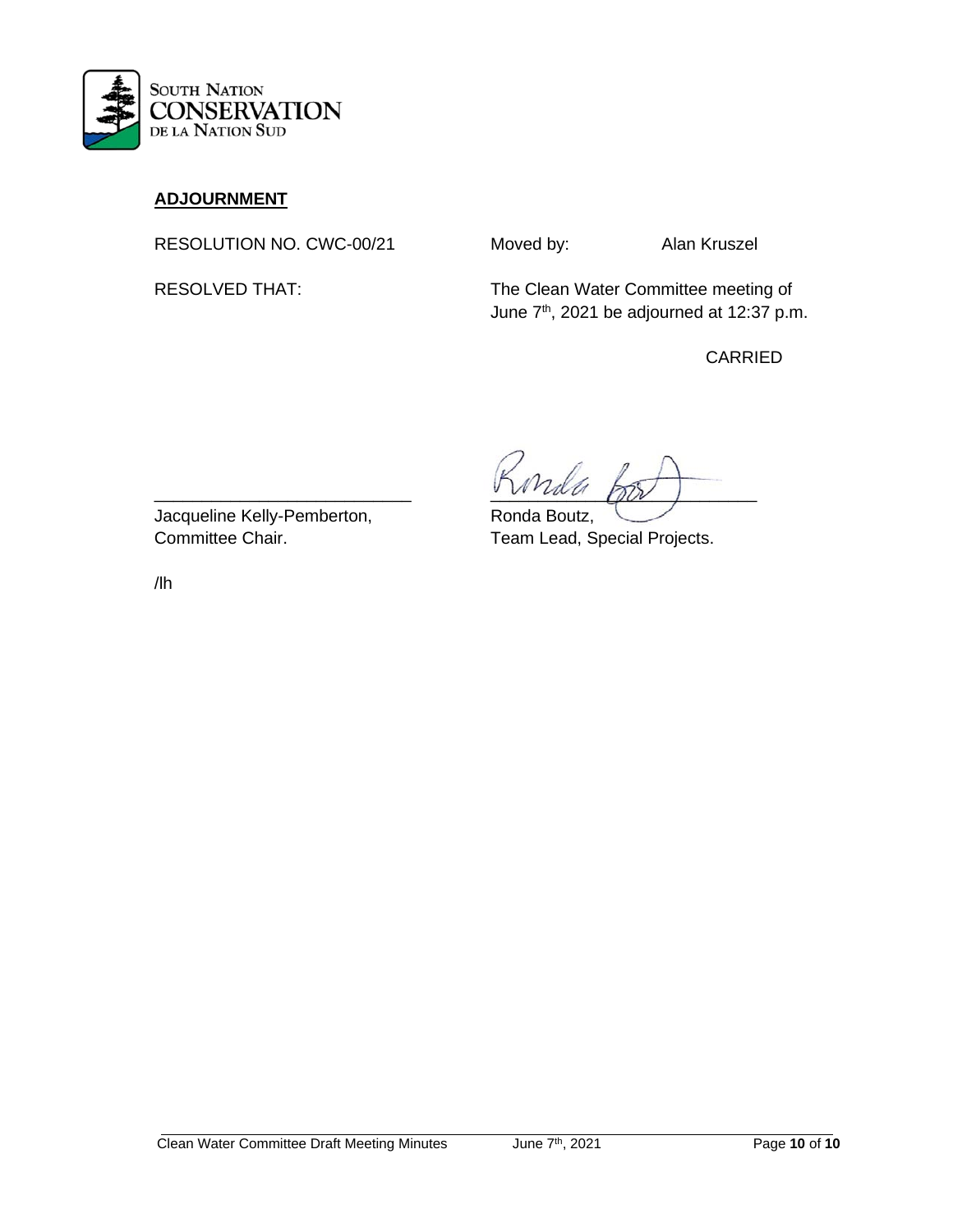

|                      |          | <b>CLEAN WATER COMMITTEE MEETING</b>                                    |
|----------------------|----------|-------------------------------------------------------------------------|
| Ittawa               |          | Monday, September 13th, 2021, 9:00 a.m. - Meeting 03/2021               |
|                      |          | By Electronic Participation                                             |
| Luqusta              |          |                                                                         |
| EC EDWARDSBURGH      |          |                                                                         |
|                      | Present: | Jacqueline Kelly-Pemberton, Committee Chair<br>Ray Beauregard, Farmer   |
|                      |          | <b>Russell Bennett, Farmer</b>                                          |
| North<br>  Grenville |          | Alan Kruszel, Farmer                                                    |
|                      |          | Daniel Lafleur, United Counties of Prescott and Russell                 |
|                      |          | René Lalonde, Farmer                                                    |
|                      |          | Glenn Mackey, Farmer                                                    |
|                      |          | André Pommainville, Farmer                                              |
|                      |          | Tara Redpath, City of Ottawa                                            |
|                      |          | Terrence Sauvé, Ontario Ministry of Agriculture, Food and Rural Affairs |
|                      |          | Bill Smirle, SNC Past Chair, ex-officio                                 |
|                      |          | François St. Amour, United Counties of Prescott and Russell             |
| Nation               |          | Doug Thompson, Public Citizen                                           |
|                      |          | Adrian Wynands, Farmer                                                  |
|                      |          |                                                                         |
|                      | Regrets: | George Darouze, SNC Chair, ex-officio                                   |
|                      |          | Marc Lafléche, Farmer                                                   |
|                      |          | Michel Kearney, City of Ottawa                                          |
|                      |          | David Lapen, Agriculture and Agri-Food Canada                           |
|                      |          | Pierre Leroux, SNC Vice Chair, ex-officio                               |
| 富                    |          |                                                                         |
|                      | Absent:  | Gib Patterson, Ottawa Rural Clean Water Grant Program                   |
|                      |          |                                                                         |
|                      | Staff:   | Ronda Boutz, Team Lead, Special Projects                                |
|                      |          | Lorie Henderson, Administrative Assistant                               |
|                      |          | Jason Symington, Environmental Technologist                             |
|                      |          | Katherine Watson, Water Resources Specialist - Monitoring               |
| Champlain            | Guest:   | Landowner - Appeal: 2021-NAT-CW08                                       |
|                      |          |                                                                         |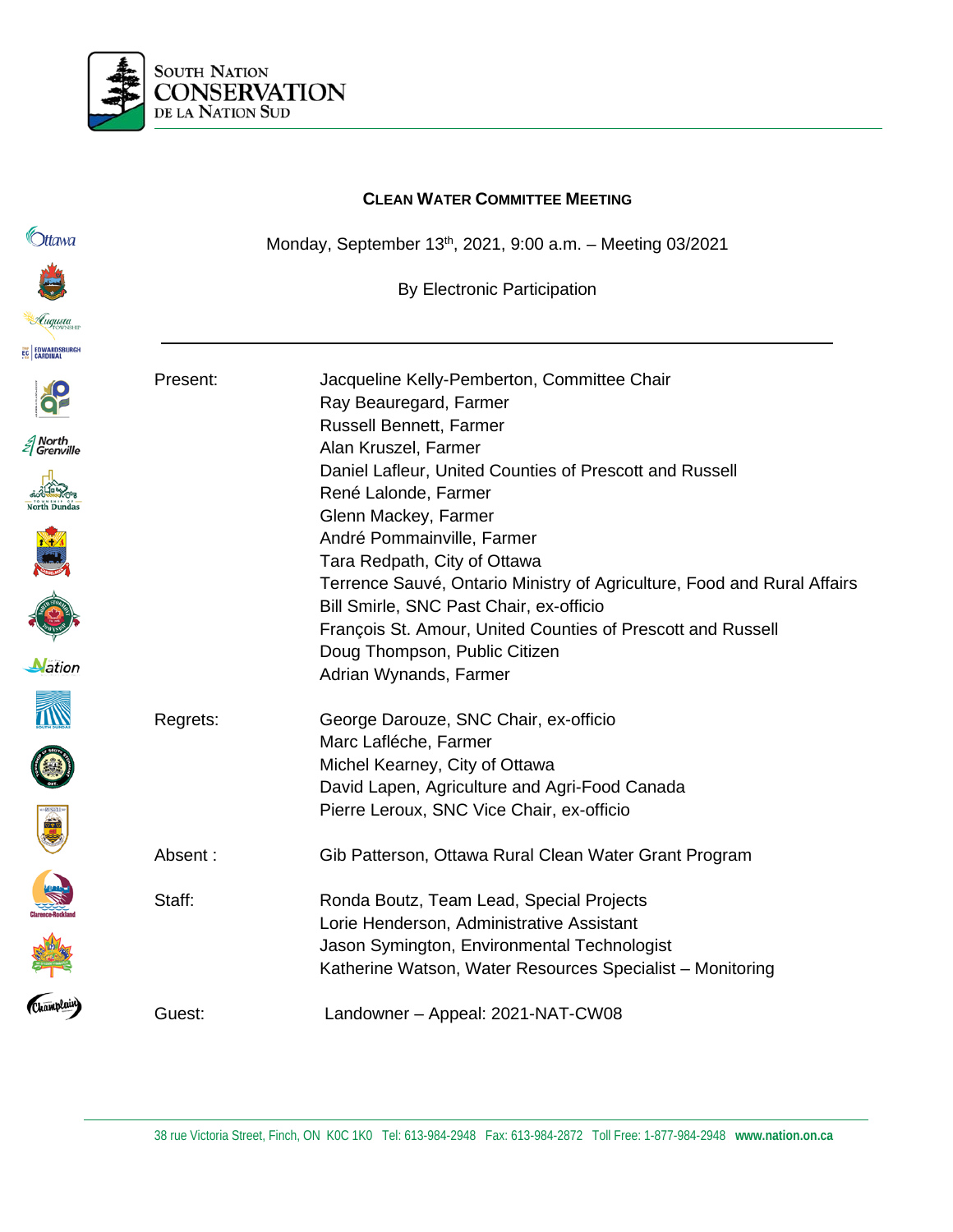

## **CHAIR'S REMARKS**

Jacqueline Kelly-Pemberton, Committee Chair, convened the Clean Water Committee meeting of Monday, September 13<sup>th</sup>, 2021 at 9:00 a.m. and welcomed everyone.

## **APPROVAL OF CLEAN WATER COMMITTEE AGENDA**

| RESOLUTION NO. CWC-031/21 | Moved by:<br>Seconded by:                                                                                             | <b>Bill Smirle</b><br>Doug Thompson |
|---------------------------|-----------------------------------------------------------------------------------------------------------------------|-------------------------------------|
| <b>RESOLVED THAT:</b>     | The Members approve the Clean Water<br>Committee meeting agenda of September<br>13 <sup>th</sup> , 2021 as submitted. |                                     |

CARRIED

### **DECLARATION OF CONFLICT OF INTEREST**

The following Committee Members declared a conflict regarding Agenda Item 5c., item i: François St. Amour and Bill Smirle.

# **REQUEST FOR APPROVAL: CLEAN WATER COMMITTEE MEETING MINUTES OF JUNE 7th, 2021**

RESOLUTION NO. CWC-032/21 Moved by: Russell Bennett Seconded by: Andre Pommainville

RESOLVED THAT: The Members approve the Clean Water Committee electronic meeting minutes of June  $7<sup>th</sup>$ , 2021 as submitted.

CARRIED

**Alan Kruszel joined the meeting at 9:05 a.m. Adrian Wynands joined the meeting at 9:06 a.m.**

## **BUSINESS ARISING FROM MINUTES DEFERRED CLEAN WATER GRANT APPLICATION**

### **2021-NAT-CW16 – COVER CROP**

The Committee discussed and rated this project, it will be considered with Agenda item 8.c.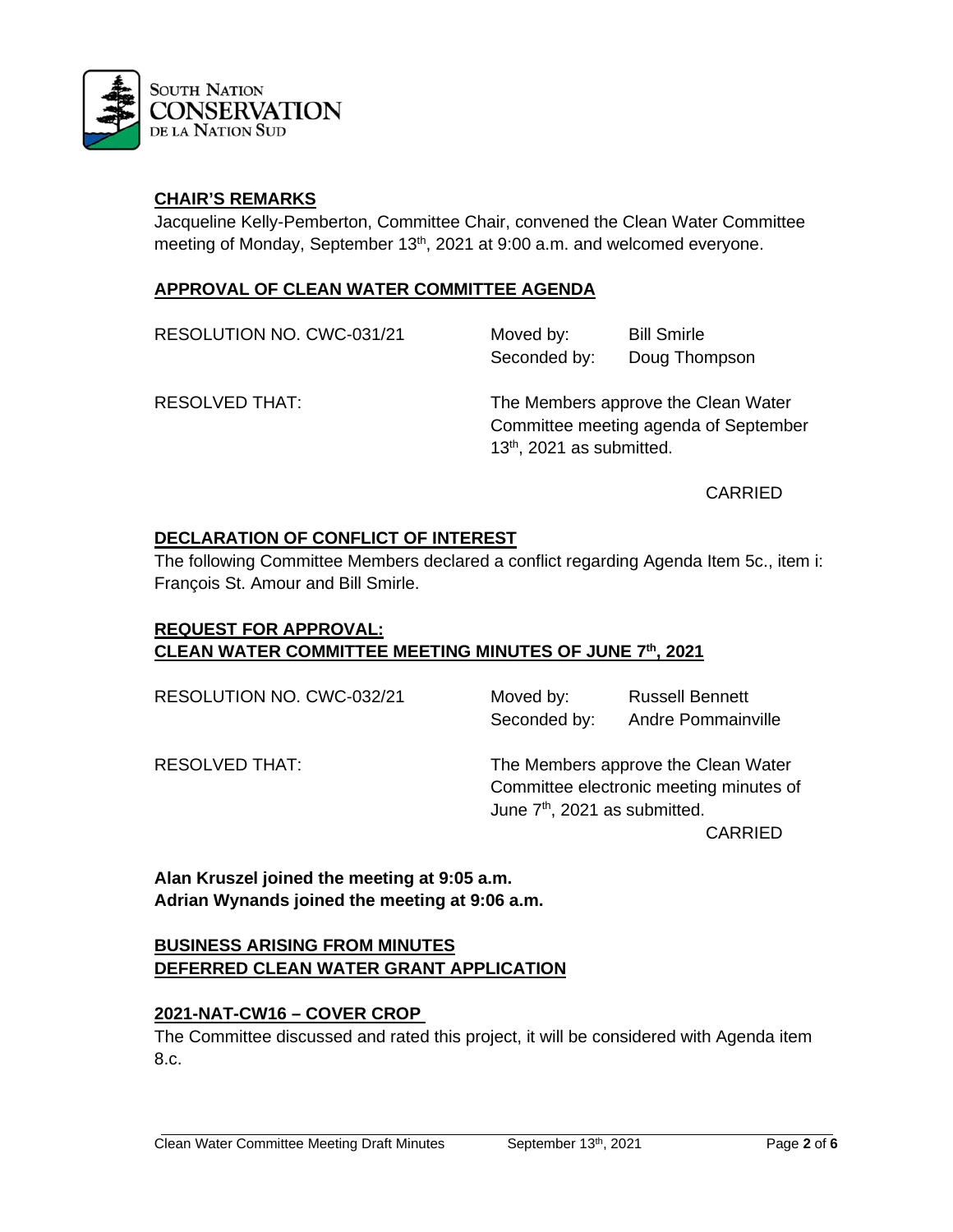

## **2021-APL-CW19 – COVER CROP**

RESOLUTION NO. CWC-033/21 Moved by: Alan Kruszel

Seconded by: Russell Bennett

the Program Guidelines.

RESOLVED THAT: **2021-NAT-CW16 – Cover Crop** The Clean Water Committee deny funding to 2021-NAT-CW19 – Cover Crop, as the crop was harvested, it is not eligible under

**Terrence Sauvé joined the meeting at 9:15am. Terrance Sauvé left the meeting at 9:25am. François St. Amour left the meeting at 9:35am.**

#### **2021-NAT-CW08 – EROSION CONTROL**

The Applicant provided their verbal appeal to the Committee. The Committee discussed and rated this project, it will be considered with Agenda Item 8.c.

### **Terrance Sauvé joined the meeting at 9:36am.**

#### **2021-CAS-CW03 – EROSION CONTROL**

The Committee discussed and rated this project, it will be considered with Agenda   Item 8.c.

### **2021-CAS-CW06 – EROSION CONTROL**

The Committee discussed and rated this project, it will be considered with Agenda   Item 8.c.

### **2021-APL-CW04 – EROSION CONRTOL**

The Clean Water Committee discussed and rated this project, it will be considered with Agenda Item 8.c.

### **2021-APL-CW05 – EROSION CONTROL**

The Clean Water Committee discussed and rated this project, it will be considered with Agenda Item 8.c.

## **EASTERN ONTARIO WATER RESOURCES PROGRAM APPLICATION**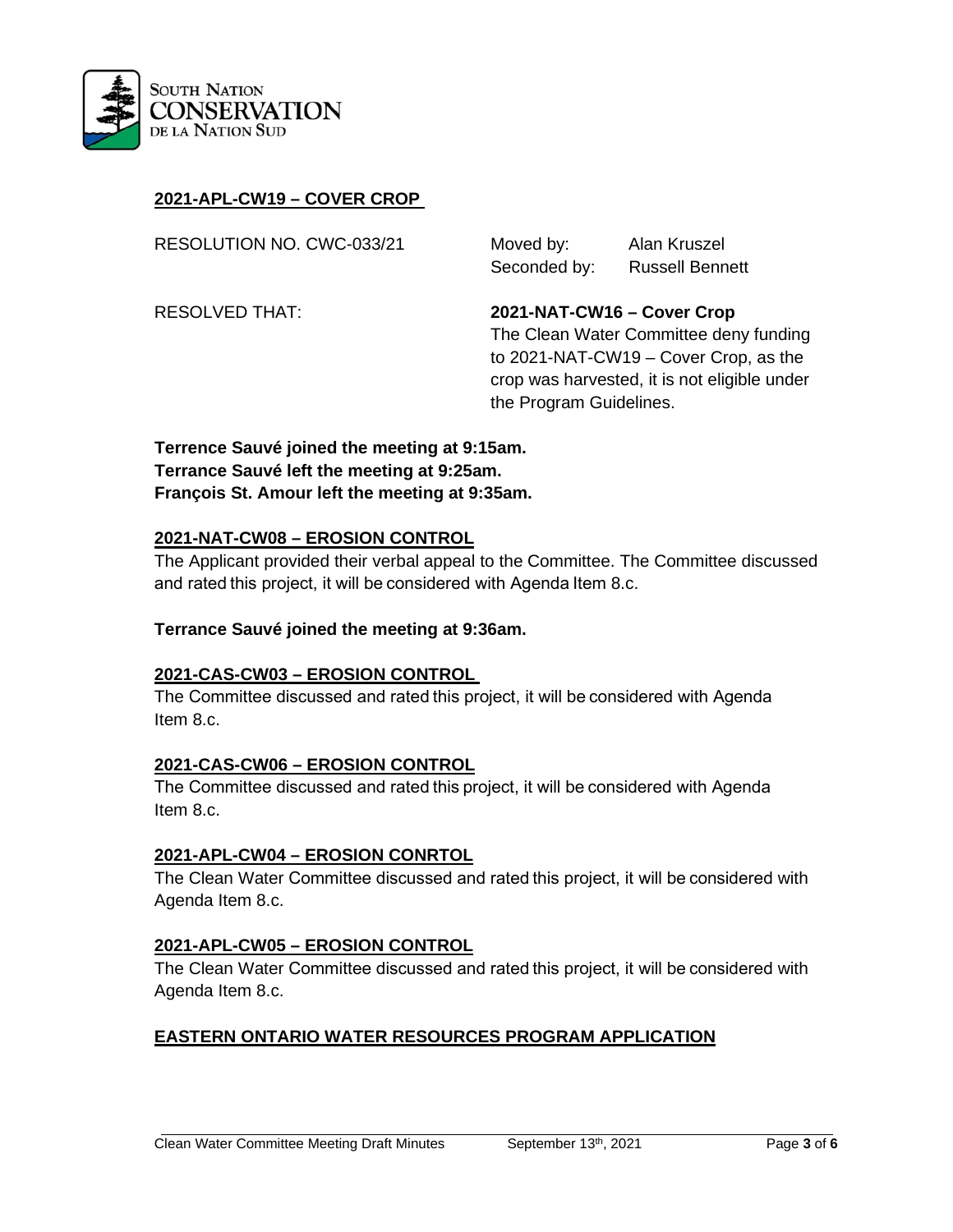

# **ASSESSING FUTURE FLOOD VULNERABILITY IN THE SOUTH NATION RIVER WATERSHED PROPOSAL**

François St. Amour and Bill Smirle declared a conflict of interest and did not participate in the discussion or rating of the Assessing Future Flood Vulnerability in the South Nation River Watershed Proposal.

| RESOLUTION NO. CWC-034/21 | Moved by:<br>Seconded by: | Alan Kruszel<br>Andre Pommainville                                                                                                                                                                                    |  |
|---------------------------|---------------------------|-----------------------------------------------------------------------------------------------------------------------------------------------------------------------------------------------------------------------|--|
| <b>RESOLVED THAT:</b>     |                           | The Clean Water Committee approve the<br>original score of 18.9 from the June 7 <sup>th</sup> ,<br>2021 Committee meeting for Assessing<br>Future Flood Vulnerability in the South<br>Nation River Watershed project. |  |
| RESOLUTION NO. CWC-035/21 | Moved by:<br>Seconded by: | Alan Kruszel<br>Ray Beauregard                                                                                                                                                                                        |  |
| <b>RESOLVED THAT:</b>     |                           | The Clean Water Committee approves<br>funding the Assessing Future Flood<br>Vulnerability in the South Nation River<br>Watershed at \$11,800.00.                                                                      |  |

CARRIED

## **STAFF UPDATE**

Staff presented project and program updates.

## **ROUNDTABLE DISCUSSIONS: COMMUNITY ENGAGEMENT**

• Bill Smirle advised the Committee members that he made a presentation to North Dundas Council, and he covered various topics including the work that is being done by the Clean Water Program.

### **NEW BUSINESS**

# **REQUEST FOR APPROVAL: EASTERN ONTARIO WATER RESOURCES PROGRAM FINANCIAL STATEMENT – AS OF AUGUST 31, 2021**

RESOLUTION NO. CWC-036/21 Moved by: Doug Thompson Seconded by: Terra Redpath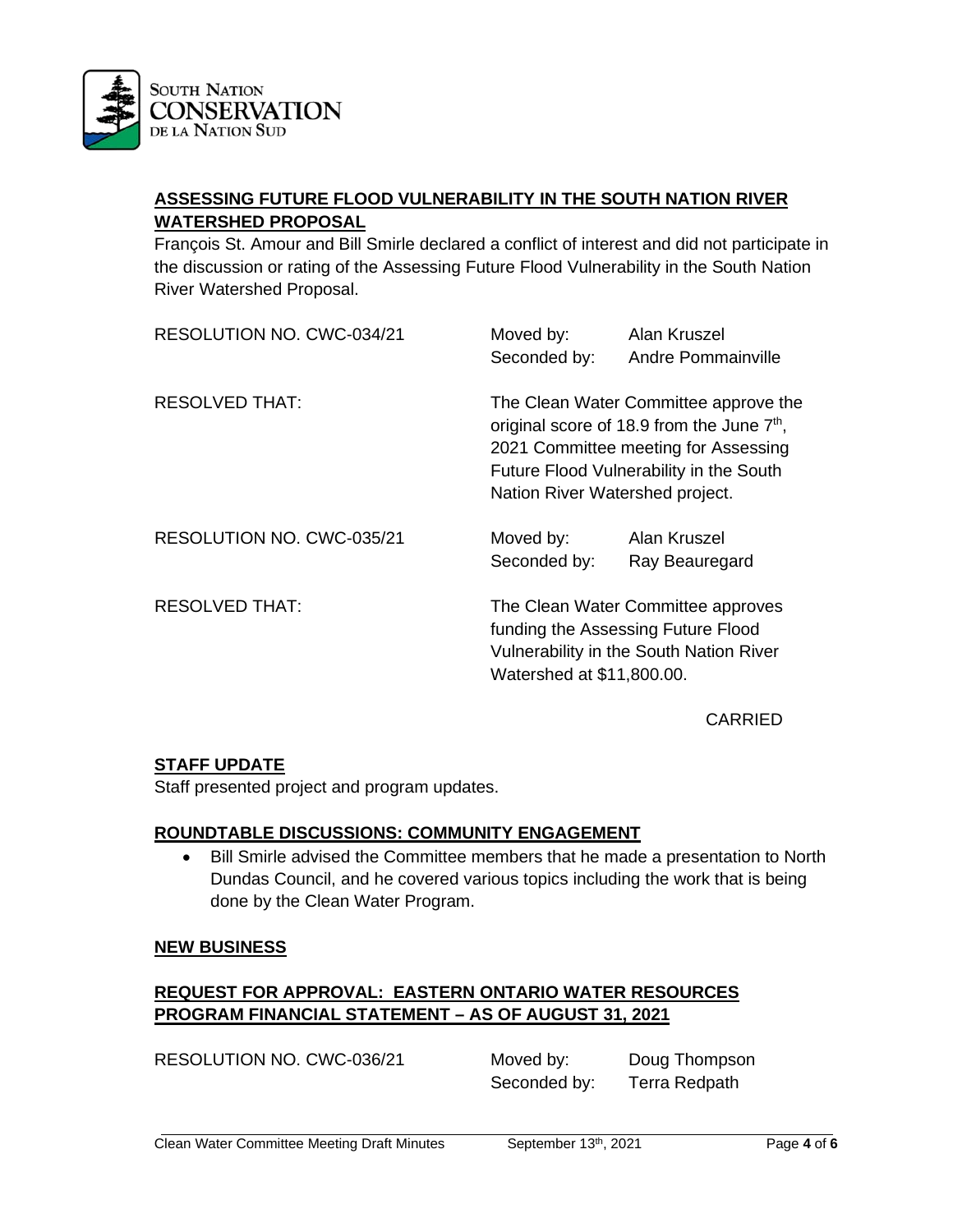

RESOLVED THAT: The Clean Water Committee approve the Eastern Ontario Water Resources Program Financial Statement for the period of January 1 – August 31, 2021 as amended: Expenses item 5 of the Financial Statement be replaced with:

|    |                           | 2021<br><b>Budget</b> | <b>Expenses</b><br>as of<br>Aug. 31,<br>2021 | <b>Forecast</b><br>to Dec.<br>31, 2021 | <b>Funds</b><br>carried<br>to 2022<br>Budget <sup>6</sup> |
|----|---------------------------|-----------------------|----------------------------------------------|----------------------------------------|-----------------------------------------------------------|
| 5. | 2021 Grants <sup>5</sup>  |                       |                                              |                                        |                                                           |
|    | <b>South Nation</b><br>a) | \$12,000              | \$0                                          | \$12,000                               | \$0                                                       |
|    | Conservation              |                       |                                              |                                        |                                                           |
|    | <b>Climate Station</b>    |                       |                                              |                                        |                                                           |
|    | Unallocated funds<br>b)   | \$11,800              | \$0                                          | \$11,800                               | \$0                                                       |

CARRIED

## **UPDATE: SUMMARY OF CLEAN WATER PROGAM APPLICATIONS**

Ronda Boutz, Team Lead, Special Projects provided the Committee with an updated summary of 2021 Clean Water Program Applications for information only.

## **CLEAN WATER PROGAM PROJECT APPLICATIONS**

| RESOLUTION NO. CWC-037/21 | Moved by:    | Glenn Mackey   |  |
|---------------------------|--------------|----------------|--|
|                           | Seconded by: | Daniel Lafleur |  |

RESOLVED THAT: The Clean Water Committee approves funding to the following projects:

| <b>Project Code</b>                  | <b>Project Type</b>    | <b>Grant</b><br>$\%$ | <b>Grant</b><br><b>Approved</b> | Rating |
|--------------------------------------|------------------------|----------------------|---------------------------------|--------|
| 2021-NST-CW27                        | Well Decommissioning   | 100%                 | \$1,000.00                      | 26.0   |
| 2021-APL-CW28                        | Cover Crop             | n/a                  | \$1,000.00                      | 24.8   |
| 2021-NDU-CW29                        | <b>Erosion Control</b> | 50%                  | \$4,785.00                      | 24.4   |
| 2021-APL-CW04                        | <b>Erosion Control</b> | 50%                  | \$5,000.00                      | 22.7   |
| 2021-APL-CW05                        | <b>Erosion Control</b> | 50%                  | \$5,000.00                      | 22.7   |
| 2021-NAT-CW16                        | Cover Crop             | n/a                  | \$1,000.00                      | 21.5   |
| \$17,785.00<br><b>Total Approved</b> |                        |                      |                                 |        |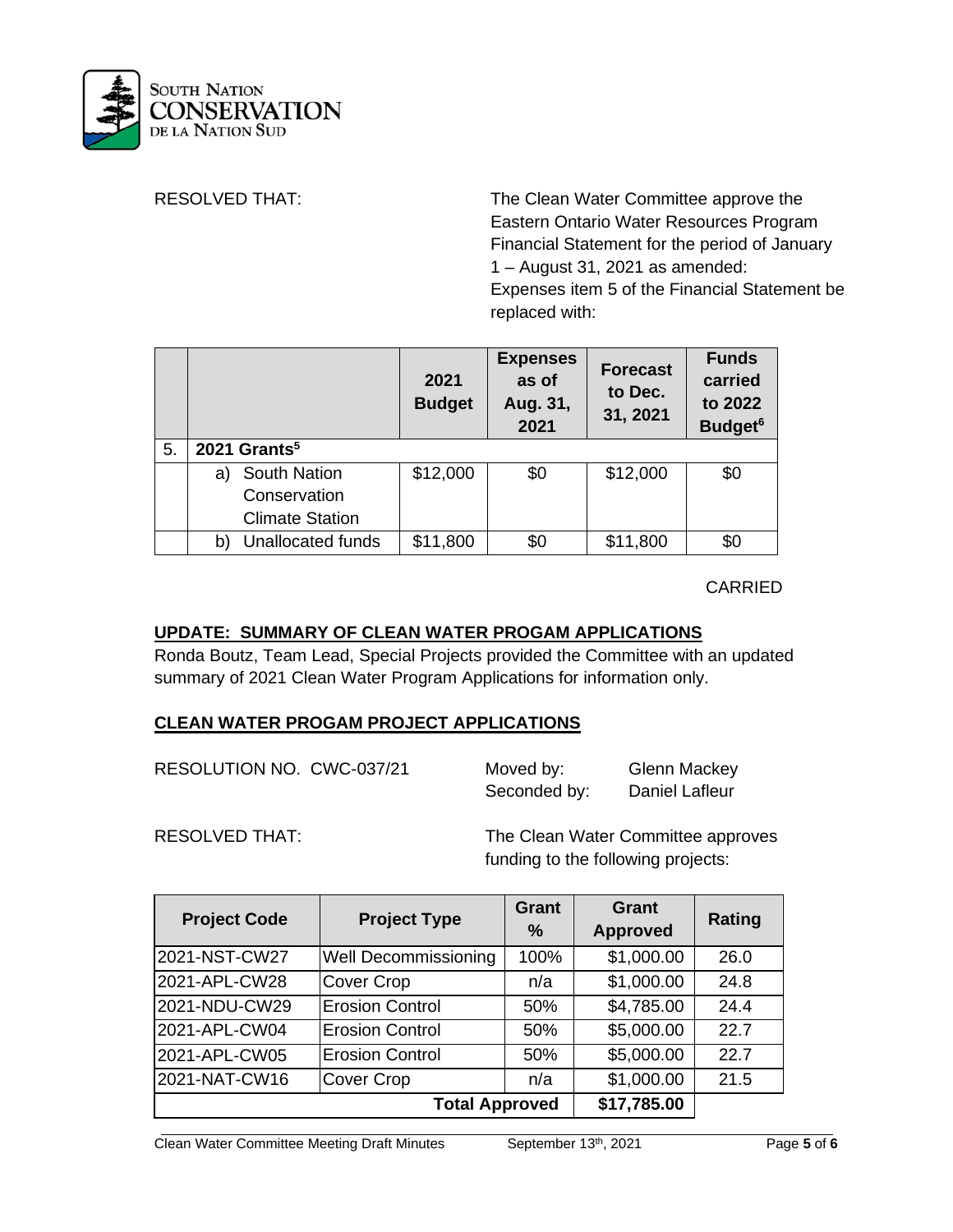

FURTHER THAT: The Clean Water Committee placed the following projects on the 2021 Waiting List to be re-considered at the November meeting if funding is available:

| <b>Project Code</b>    | <b>Project Type</b>    | <b>Grant</b><br>$\frac{0}{0}$ | Grant<br><b>Request</b> | Rating |
|------------------------|------------------------|-------------------------------|-------------------------|--------|
| 2021-CAS-CW03          | Erosion Control        | 50%                           | \$4,390.00              | 19.9   |
| 2021-CAS-CW06          | <b>Erosion Control</b> | 50%                           | \$4,391.00              | 19.8   |
| 2021-NAT-CW08          | <b>Erosion Control</b> | 50%                           | \$5,000.00              | 19.1   |
| 2021-CAS-CW26          | <b>Erosion Control</b> | 50%                           | \$2,477.79              | 18.0   |
| <b>Total Requested</b> |                        |                               | \$16,258.79             |        |

CARRIED

## **CORRESPONDENCE**

**a.** French Newspaper Clipping – La Terre De Chez Nous

## **DATE OF NEXT MEETING**

November 29<sup>th</sup>, 2021 at 9:00 a.m.

## **ADJOURNMENT**

RESOLUTION NO. CWC-038/21 Moved by: Alan Kruszel

RESOLVED THAT: The Clean Water Committee meeting of September 13<sup>th</sup>, 2021 be adjourned at 10:43 a.m.

CARRIED

 $\sqrt{V}$ 

Committee Chair. Team Lead, Special Projects.

Jacqueline Kelly-Pemberton, Ronda Boutz,

/lh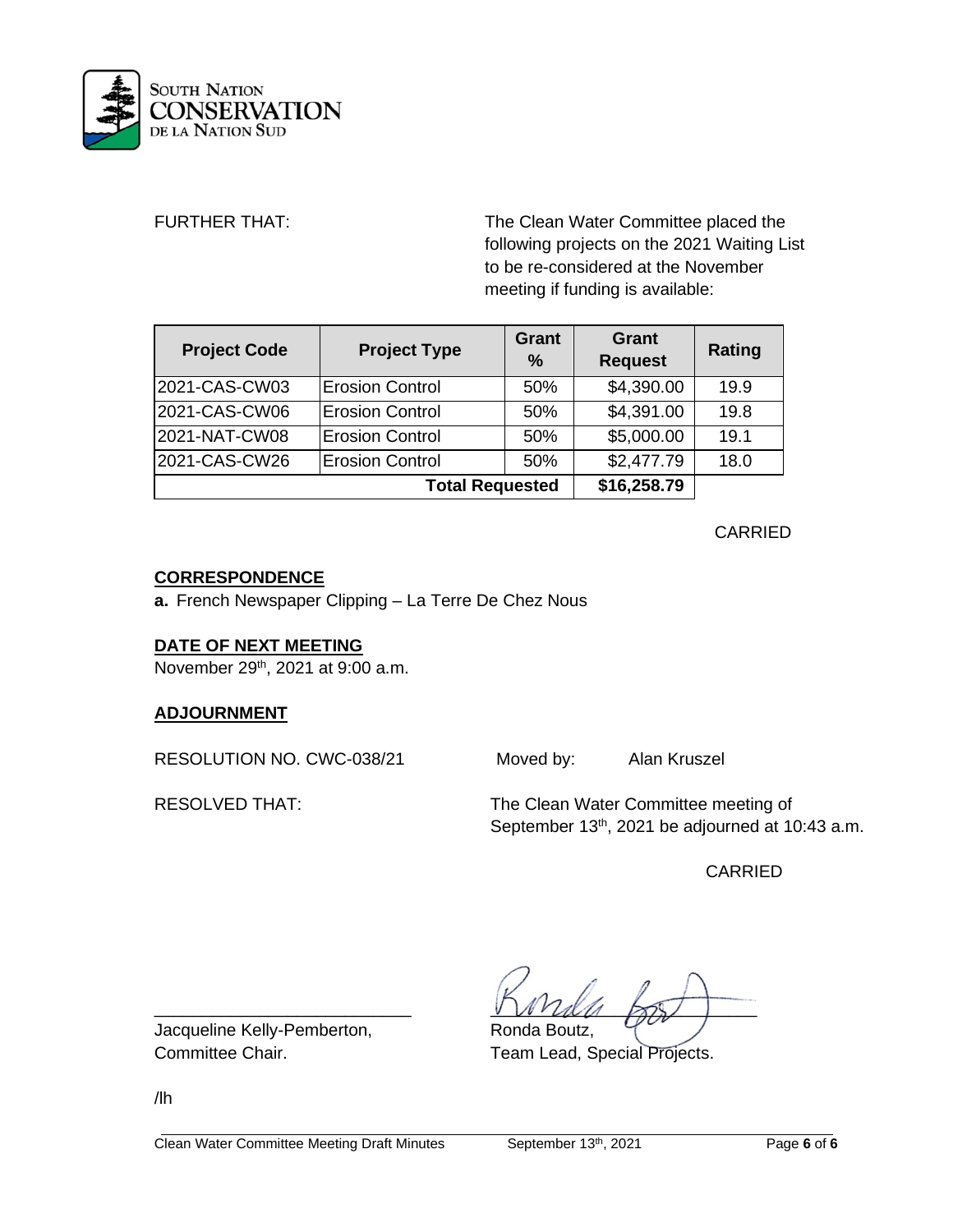

|                      | <b>CLEAN WATER COMMITTEE MEETING</b> |                                                                                   |  |
|----------------------|--------------------------------------|-----------------------------------------------------------------------------------|--|
| )ttawa               |                                      | Monday, November 29th, 2021 9:00 a.m. - Meeting 04/2021                           |  |
|                      |                                      | <b>By Electronic Participation</b>                                                |  |
| Luqusta              |                                      |                                                                                   |  |
| EC EDWARDSBURGH      |                                      |                                                                                   |  |
|                      | Present:                             | Jacqueline Kelly-Pemberton, Committee Chair<br>Ray Beauregard, Farmer             |  |
| North<br>  Grenville |                                      | Russell Bennett, Farmer                                                           |  |
|                      |                                      | Michel Kearney, City of Ottawa<br>Alan Kruszel, Farmer                            |  |
|                      |                                      | René Lalonde, Farmer                                                              |  |
|                      |                                      | Marc Lafléche, Farmer                                                             |  |
|                      |                                      | Glenn Mackey, Farmer                                                              |  |
|                      |                                      | André Pommainville, Farmer                                                        |  |
|                      |                                      | Tara Redpath, City of Ottawa                                                      |  |
|                      |                                      | Terrence Sauvé, Ontario Ministry of Agriculture, Food and Rural<br><b>Affairs</b> |  |
| <b>Nation</b>        |                                      | Bill Smirle, SNC Past Chair, ex-officio                                           |  |
|                      |                                      | Doug Thompson, Public Citizen                                                     |  |
|                      |                                      | Adrian Wynands, Farmer                                                            |  |
|                      | Regrets:                             | George Darouze, SNC Chair, ex-officio                                             |  |
|                      |                                      | David Lapen, Agriculture and Agri-Food Canada                                     |  |
|                      |                                      | Pierre Leroux, SNC Vice-Chair, ex-officio                                         |  |
| viji                 |                                      | François St. Amour, United Counties of Prescott and Russell                       |  |
|                      |                                      | Daniel Lafleur, United Counties of Prescott and Russell                           |  |
|                      | Absent:                              | Gib Patterson, Ottawa Rural Clean Water Grant Program                             |  |
|                      | Staff:                               | Ronda Boutz, Team Lead, Special Projects                                          |  |
|                      |                                      | Lorie Henderson, Administrative Assistant                                         |  |
|                      |                                      | Katherine Watson, Water Resources Specialist - Monitoring                         |  |
| Champlain)           |                                      |                                                                                   |  |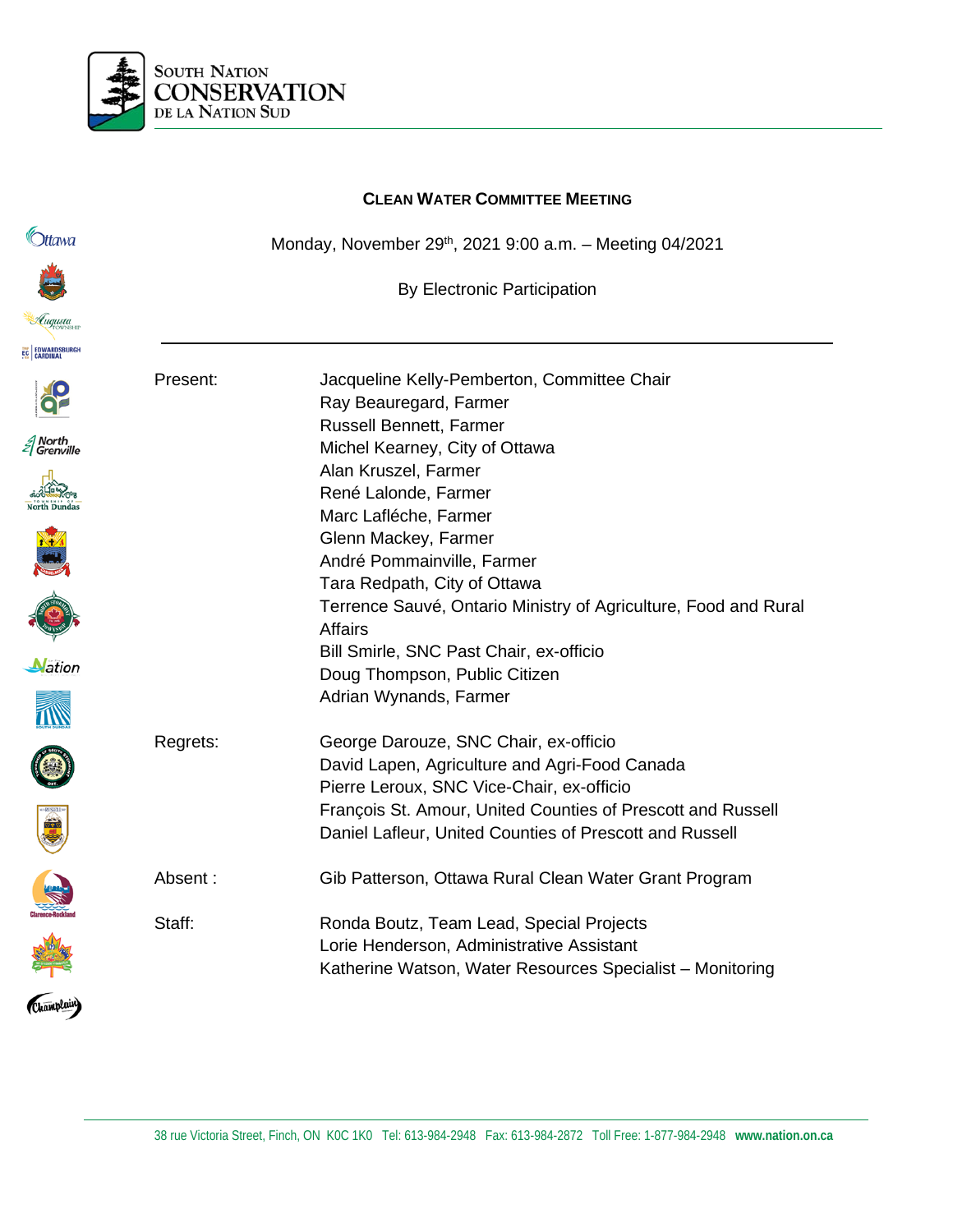

## **CHAIR'S REMARKS**

Jacqueline Kelly-Pemberton, Committee Chair, convened the Clean Water Committee meeting of Monday, November 29<sup>th</sup>, 2021 at 9:00 a.m. and welcomed everyone.

## **APPROVAL OF CLEAN WATER COMMITTEE AGENDA**

RESOLUTION NO. CWC-039/21 Moved by: Glenn Mackey Seconded by: Russell Bennett

RESOLVED THAT: The Members approve the Clean Water Committee meeting agenda of November 29th, 2021 as submitted.

CARRIED

## **DECLARATION OF CONFLICT OF INTEREST**

There were no Declarations of Conflict of Interest. 

## **REQUEST FOR APPROVAL: CLEAN WATER COMMITTEE MEETING MINUTES OF September 13th, 2021**

RESOLUTION NO. CWC-040/21 Moved by: Rene Lalonde

Seconded by: Ray Beauregard

RESOLVED THAT: The Members approve the Clean Water Committee electronic meeting minutes of September 13<sup>th</sup>, 2021 as submitted.

CARRIED

**Doug Thompson and Marc Lafléche joined the meeting at 9:09 a.m.**

## **BUSINESS ARISING FROM MINUTES DENIED CLEAN WATER GRANT APPLICATION**

### **2021-APL-CW19 – COVER CROP – VERBAL**

Project was discussed and rated and will be considered with Agenda item 8f.

## **STAFF UPDATE**

Staff presented project and program updates.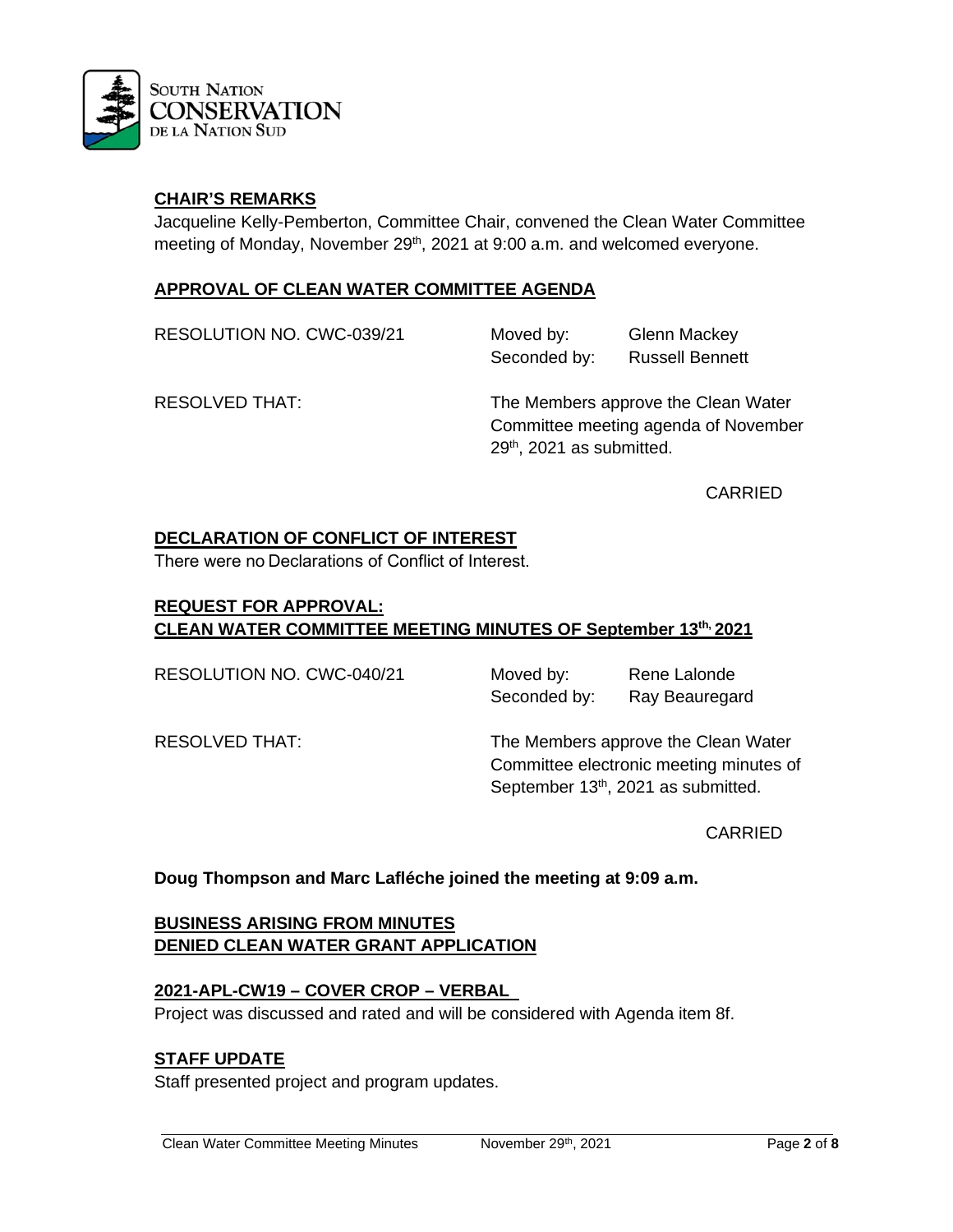

# **ROUNDTABLE DISCUSSIONS: COMMUNITY ENGAGEMENT**

- Bill Smirle advised the Committee members that he made a presentation to North Dundas Council, and they are always interested in projects that South Nation Conservation are doing.
- Jackie Pemberton commented that Clean Water Representatives are available if needed to assist South Nation Conservation staff with presentations to municipalities on the Clean Water Grant Program.

#### **Adrian Wynands joined the meeting at 9:30 a.m.**

#### **NEW BUSINESS**

## **UPDATE: CONSERVATION AUTHORITIES ACT- PHASE 1 REGULATIONS**

Angela Coleman, General Manager/Secretary-Treasurer presented the Clean Water Committee Members with a Conservation Authorities Act, Phase 1 Regulations update.

## **REQUEST FOR APPROVAL: EASTERN ONTARIO WATER RESOURCES PROGRAM FINANCIAL STATEMENT – AS OF NOVEMBER 15th, 2021**

| RESOLUTION NO. CWC-041/21 | Moved by:                       | Doug Thompson                                                                                                                                        |
|---------------------------|---------------------------------|------------------------------------------------------------------------------------------------------------------------------------------------------|
|                           | Seconded by:                    | Tara Redpath                                                                                                                                         |
| <b>RESOLVED THAT:</b>     | 1 – November $15th$ , 2021; and | The Clean Water Committee approve the<br>Eastern Ontario Water Resources Program<br>Financial Statement for the period of January                    |
| <b>FURHTER THAT:</b>      |                                 | The \$3,000.00 for Lagoon Effluent Tree Irrigation<br>and Evapo-transpiration Study be carried forward<br>to the 2022 Budget for project completion. |

### CARRIED

# **REQUEST FOR APPROVAL: EASTERN ONTARIO WATER RESOURCES PROGRAM PROJECTS**

# **ASSESSING FUTURE FLOOD VULNERABILITY IN THE SOUTH NATION RIVER WATERSHED PROPOSAL**

RESOLUTION NO. CWC-042/21 Moved by: Andre Pommainville

Seconded by: Tara Redpath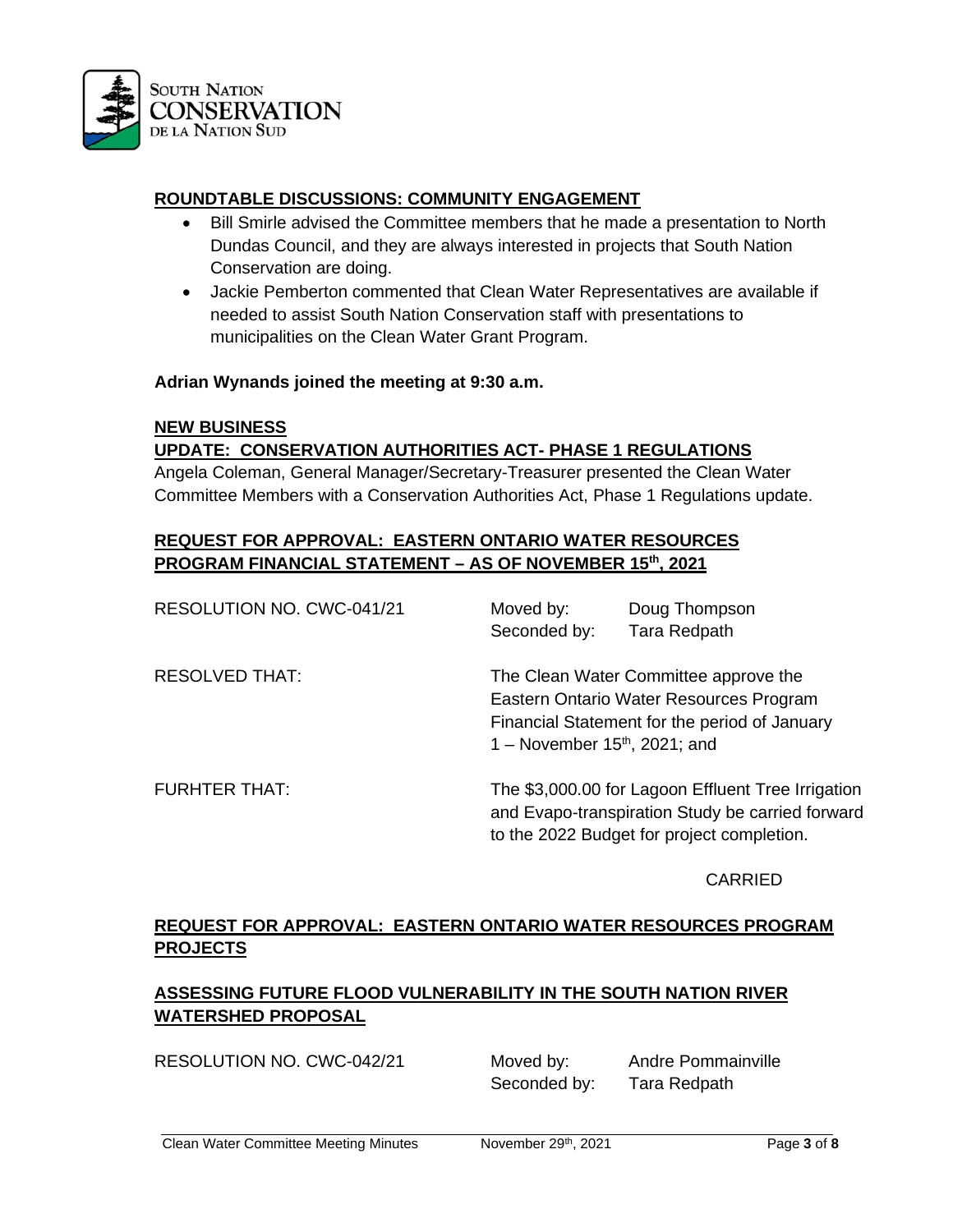

| <b>RESOLVED THAT:</b> | The Clean Water Committee approves<br>expenditures of \$2,800 for the Assessing<br>Future Flood Vulnerability in the South<br>Nation River Watershed project in 2021;<br>and |
|-----------------------|------------------------------------------------------------------------------------------------------------------------------------------------------------------------------|
| <b>FURTHER THAT:</b>  | The Committee approves to carry forward<br>funds of approximately \$9,000 to the 2022<br>budget for project completion.                                                      |

CARRIED

### **SOUTH NATION CONSERVATION CLIMATE STATION**

| RESOLUTION NO. CWC-043/21 |  |
|---------------------------|--|
|---------------------------|--|

Moved by: Michel Kearney Seconded by: Doug Thompson

RESOLVED THAT: The Clean Water Committee approve the final report and expenditures of \$12,000 for the South Nation Climate Station project in 2021.

## CARRIED

## **OTTAWA RURAL CLEAN WATER PROJECT APPLICATIONS**

| RESOLUTION NO. CWC-044/21 | Moved by:<br>Seconded by:                                                                                                                                                                         | Doug Thompson<br>Adrian Wynands |
|---------------------------|---------------------------------------------------------------------------------------------------------------------------------------------------------------------------------------------------|---------------------------------|
| <b>RESOLVED THAT:</b>     | 05 21 2356 DDA Well Decommissioning<br>The Clean Water Committee conditionally<br>approve the project pending funding<br>availability at a grant rate of 90% to a<br>maximum grant of \$1,080.00. |                                 |
|                           |                                                                                                                                                                                                   | <b>CARRIED</b>                  |
| RESOLUTION NO. CWC-045/21 | Moved by:                                                                                                                                                                                         | Michel Kearney                  |

Seconded by: Tara Redpath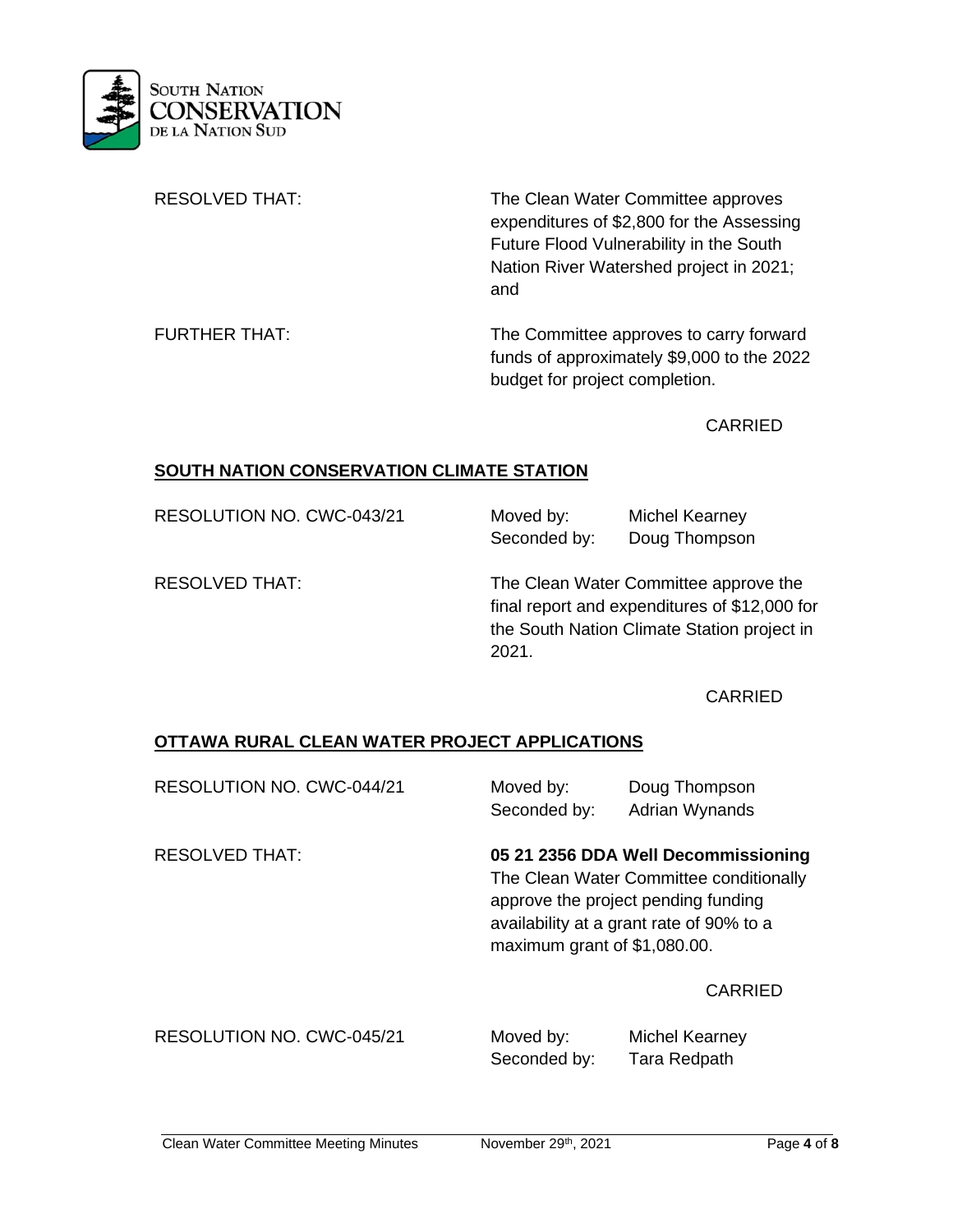

| <b>RESOLVED THAT:</b>     | 05 21 2357 DDA Forest Management Plan<br>The Clean Water Committee conditionally<br>approve the project pending funding<br>availability at a grant rate of 75% to a<br>maximum grant of \$450.00. |                                                                                                                                                                   |  |
|---------------------------|---------------------------------------------------------------------------------------------------------------------------------------------------------------------------------------------------|-------------------------------------------------------------------------------------------------------------------------------------------------------------------|--|
|                           |                                                                                                                                                                                                   | <b>CARRIED</b>                                                                                                                                                    |  |
| RESOLUTION NO. CWC-046/21 | Moved by:<br>Seconded by:                                                                                                                                                                         | Alan Kruszel<br>Rene Lalonde                                                                                                                                      |  |
| <b>RESOLVED THAT:</b>     | 05 21 2363 DDA Precision Farming<br>The Clean Water Committee conditionally<br>approve the project pending funding<br>availability at a grant rate of 100 % to a<br>maximum grant of \$1,000.00.  |                                                                                                                                                                   |  |
|                           |                                                                                                                                                                                                   | <b>CARRIED</b>                                                                                                                                                    |  |
| RESOLUTION NO. CWC-047/21 | Moved by:<br>Seconded by:                                                                                                                                                                         | <b>Russell Bennett</b><br>Tara Redpath                                                                                                                            |  |
| <b>RESOLVED THAT:</b>     |                                                                                                                                                                                                   | 05 21 2364 DDA Well Decommissioning<br>The Clean Water Committee conditionally<br>approve the project pending funding<br>availability at a grant rate of 90% to a |  |

CARRIED

## **SUMMARY OF CLEAN WATER PROGAM GRANT APPLICATIONS**

Ronda Boutz, Team Lead, Special Projects provided the Committee with a summary of 2021 Clean Water Program Applications for information only.

### **CLEAN WATER PROGAM PROJECT APPLICATIONS**

RESOLUTION NO. CWC-048/21 Moved by: Alan Kruszel

Seconded by: Marc Lafléche

maximum grant of \$2,250.00.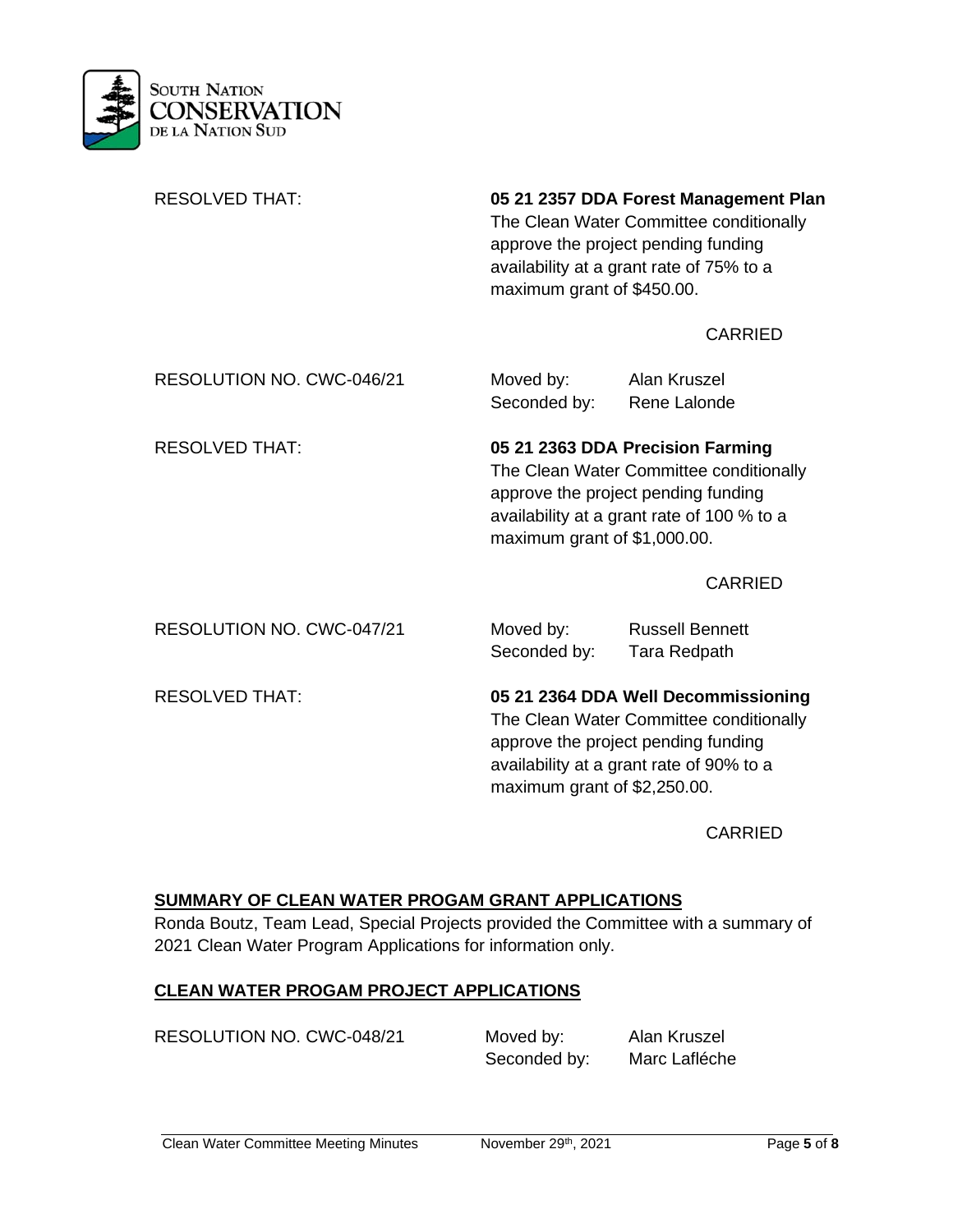

RESOLVED THAT: The Clean Water Committee approves funding to the following projects:

| <b>Project Code</b>    | <b>Project Type</b>         | Grant<br>% | Grant<br><b>Approved</b> | Rating |
|------------------------|-----------------------------|------------|--------------------------|--------|
| 2021-APL-CW19C         | <b>Control Tile Drain</b>   | 50%        | \$5,000.00               | 26.8   |
| 2021-NAT-CW35          | <b>Well Decommissioning</b> | 100%       | \$1,000.00               | 24.8   |
| 2021-APL-CW19          | Cover Crop                  | N/A        | \$1,000.00               | 24.6   |
| 2021-NAT-CW36          | <b>Erosion Control</b>      | 50%        | \$4,425.00               | 24.3   |
| 2021-NAT-CW32          | <b>Well Decommissioning</b> | 100%       | \$1,000.00               | 23.6   |
| 2021-CLR-CW31          | Septic                      | 50%        | \$2,000.00               | 23.3   |
| 2021-APL-CW19B         | <b>Cover Crop</b>           | N/A        | \$1,000.00               | 23.2   |
| 2021-APL-CW17B         | Cover Crop                  | N/A        | \$1,000.00               | 22.8   |
| 2021-NAT-CW33A         | Well Decommissioning        | 100%       | \$1,000.00               | 22.3   |
| 2021-NAT-CW33B         | <b>Well Decommissioning</b> | 100%       | \$1,000.00               | 22.3   |
| 2021-NAT-CW16B         | Cover Crop                  | N/A        | \$1,000.00               | 22.2   |
| 2021-APL-CW30          | Cover Crop                  | N/A        | \$750.00                 | 21.9   |
| 2021-NAT-CW34          | <b>Erosion Control</b>      | 50%        | \$5,000.00               | 21.6   |
| <b>Total Requested</b> |                             |            | \$25,175.00              |        |

AND FURTHER THAT: Project 2021-NAT-CW33C be moved to the waiting list.

CARRIED

**Michel Kearney left the meeting at 11:01 a.m.** 

## **REQUEST FOR APPROVAL: 2021 CLEAN WATER PROGRAM WAITING LIST**

RESOLUTION NO. CWC-049/21

| Moved by:    | Rene Lalonde  |
|--------------|---------------|
| Seconded by: | Doug Thompson |

RESOLVED THAT: The Clean Water Committee approves the following 2021 Waiting List projects, in order of their project rating, if 2021 grant funding is available:

| <b>Project Code</b> | <b>Project Type</b>  | Grant<br>% | Grant<br><b>Approved</b> | Rating |
|---------------------|----------------------|------------|--------------------------|--------|
| 2021-NAT-CW22       | Well Decommissioning | 50%        | \$1,000.00               |        |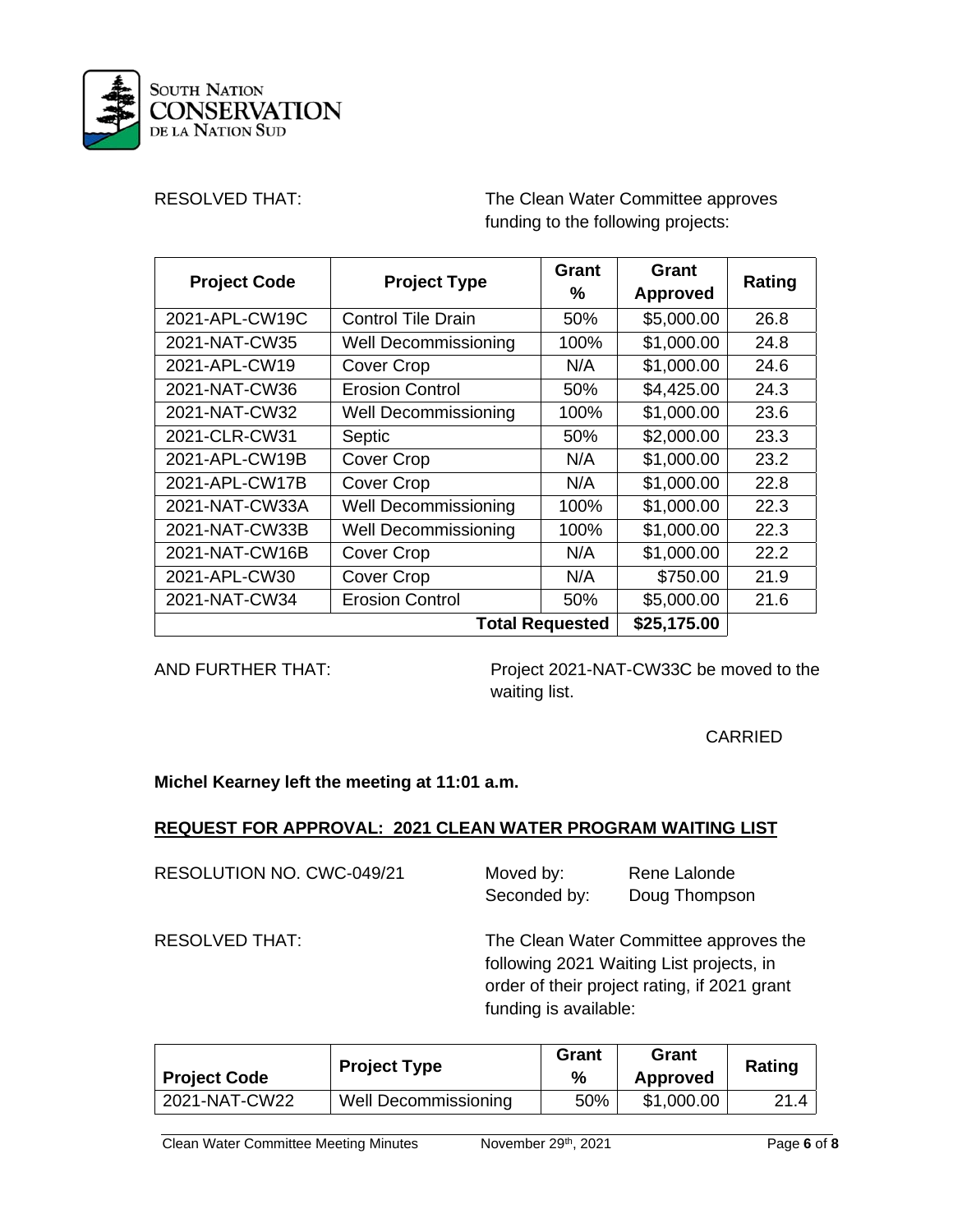

| <b>Project Code</b> | <b>Project Type</b>           | Grant<br>$\frac{9}{6}$ | Grant<br><b>Approved</b> | Rating |
|---------------------|-------------------------------|------------------------|--------------------------|--------|
| 2021-NDU-CW11       | <b>Manure Storage</b>         | 50%                    | \$8,000.00               | 21.2   |
| 2021-NDU-CW13       | <b>Well Decommissioning</b>   | 100%                   | \$1,000.00               | 20.7   |
| 2021-NAT-CW33C      | <b>Well Decommissioning</b>   | 100%                   | \$1,000.00               | 20.3   |
|                     | <b>Total Maximum Approved</b> |                        | \$11,000.00              |        |

FURTHER THAT: The Clean Water Committee deny funding to projects on the 2021 waiting list with a score of less than 20.0 points.

| <b>Project Code</b> | <b>Project Type</b>          | Grant<br>% | <b>Grant</b><br><b>Request</b> | Rating |
|---------------------|------------------------------|------------|--------------------------------|--------|
| 2021-CAS-CW03       | Erosion                      | 50%        | \$4,390.00                     | 19.9   |
| 2021-CAS-CW06       | Erosion                      | 50%        | \$4,391.00                     | 19.8   |
| 2021-NAT-CW08       | Erosion                      | 50%        | \$5,000.00                     | 19.1   |
| 2021-RUS-CW15A      | <b>Buffer Strip</b>          | 50%        | \$2,320.00                     | 19.7   |
| 2021-NGR-CW14       | <b>Well Decommissioning</b>  | 100%       | \$1,000.00                     | 19.6   |
| 2021-NDU-CW12       | <b>Well Decommissioning</b>  | 100%       | \$1,000.00                     | 19.3   |
| 2021-CAS-CW26       | Erosion                      | 50%        | \$2,477.29                     | 18.0   |
| 2021-SDU-CW09       | Well Decommissioning         | 100%       | \$1,000.00                     | 16.4   |
|                     | <b>Total Funds Requested</b> |            | \$21,578.29                    |        |

### CARRIED

## **REQUEST FOR APPROVAL: 2022 CLEAN WATER COMMITTEE MEETING SCHEDULE**

RESOLUTION NO. CWC-050/21 Moved by: Bill Smirle

Seconded by: Adrian Wynands

RESOLVED THAT: The Clean Water Committee approves the 2022 Committee meeting schedule as presented.

CARRIED

## **DATE OF NEXT MEETING**

March 3rd, 2022: Clean Water Committee at 9:00 a.m. March 3<sup>rd</sup>, 2022: Joint Standing Committees at 1:00 p.m. **ADJOURNMENT**